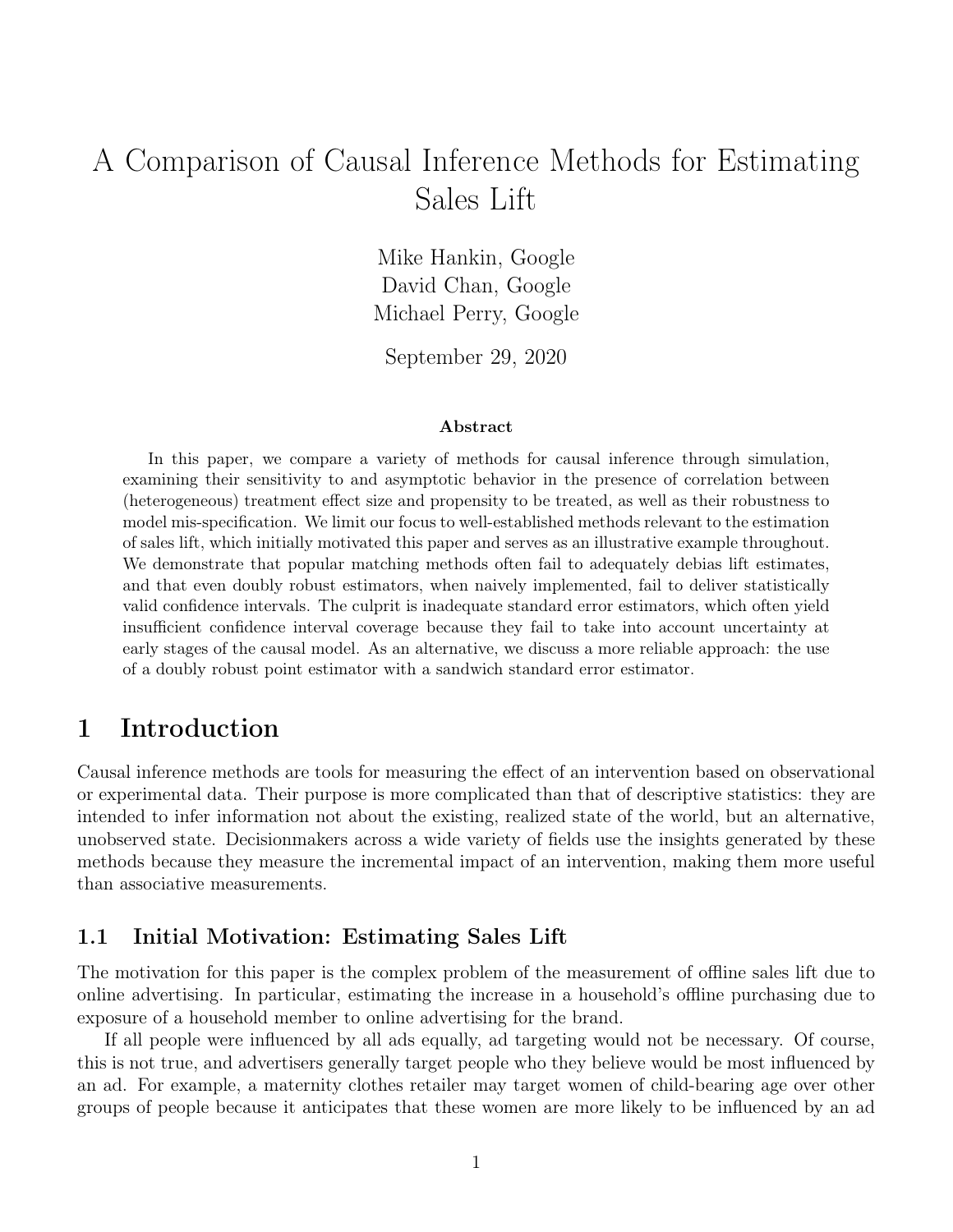for maternity clothes. This rational behavior by advertisers means that those who are most likely to be influenced by the ad are more likely to be exposed to it.

The sales lift due to advertising can't be obtained by simply comparing those who were exposed, to those who weren't, as these two groups are inherently different. But this view of ad targeting also suggests a more subtle concept: the correlation between the magnitude of the treatment effect on an individual, and that individual's propensity to be exposed to the treatment. This connection between the targeting and the individual's change in behavior induced by ad exposure will feature prominently in our simulations and analysis.

The methods used to extract causal effect measurements from observational data vary by field. In this paper, we limit our examination to the methods of causal inference used to estimate the causal impact of ad exposure on a household's tendency to purchase a product. We also omit discussion of methods like Media Mix Models that measure effectiveness of advertising spend on an aggregate level, as the challenges associated with using such models to extract causal estimates runs much deeper than statistical validity [\[5\]](#page-25-0).

### 1.2 Overview

This paper takes the following form: in Section [2](#page-1-0) we introduce the fundamentals of causal inference along with a motivating toy example; in Section [3,](#page-4-0) we introduce the methods of causal inference examined in our simulations; in Section 4 we describe the data generation scenarios employed in our simulations, and consider their implications and relationship to real world problems; in Section 5 we present the results of our simulations; and in Section 6 we present our analysis of those results, and summarize our comparative findings.

### <span id="page-1-0"></span>2 Causal Inference

Here we introduce a toy example of the problem at hand, set the notation required to formally discuss causal inference, articulate the fundamental problem, and present the assumptions necessary for inference to be possible.

### 2.1 Toy Example

To illustrate our problem, consider a toy example where the causal graph in Figure [1,](#page-2-0) as defined by Pearl [\[18,](#page-25-1) [22\]](#page-26-0), represents the true causal process. Here, we consider a situation in which an advertising campaign for "Sugar Inferno" candy is primarily targeted at male YouTube users because their manufacturer erroneously believes that male users will be more responsive to the ad campaign. Clearly, a user's chance of being exposed to the ad increases the more time they spend on the platform. Additionally, their familiarity with the platform and the regularity with which they're exposed to online video advertising will likely affect the magnitude of the ad's effect on them, inducing a heterogeneous treatment effect [\[7\]](#page-25-2). Finally, their pre-existing preference for sweet treats will directly affect their outcomes, possibly in a heterogeneous manner.

In our simplistic example, the ad serving system does not have any way of estimating their predilection for sweets, so that preference cannot directly affect their probability of being exposed to the ad. We also assume that gender has no direct impact on sales, except through ad exposure, or on their taste for candy. Our population is all YouTube users, and we assume no network effects,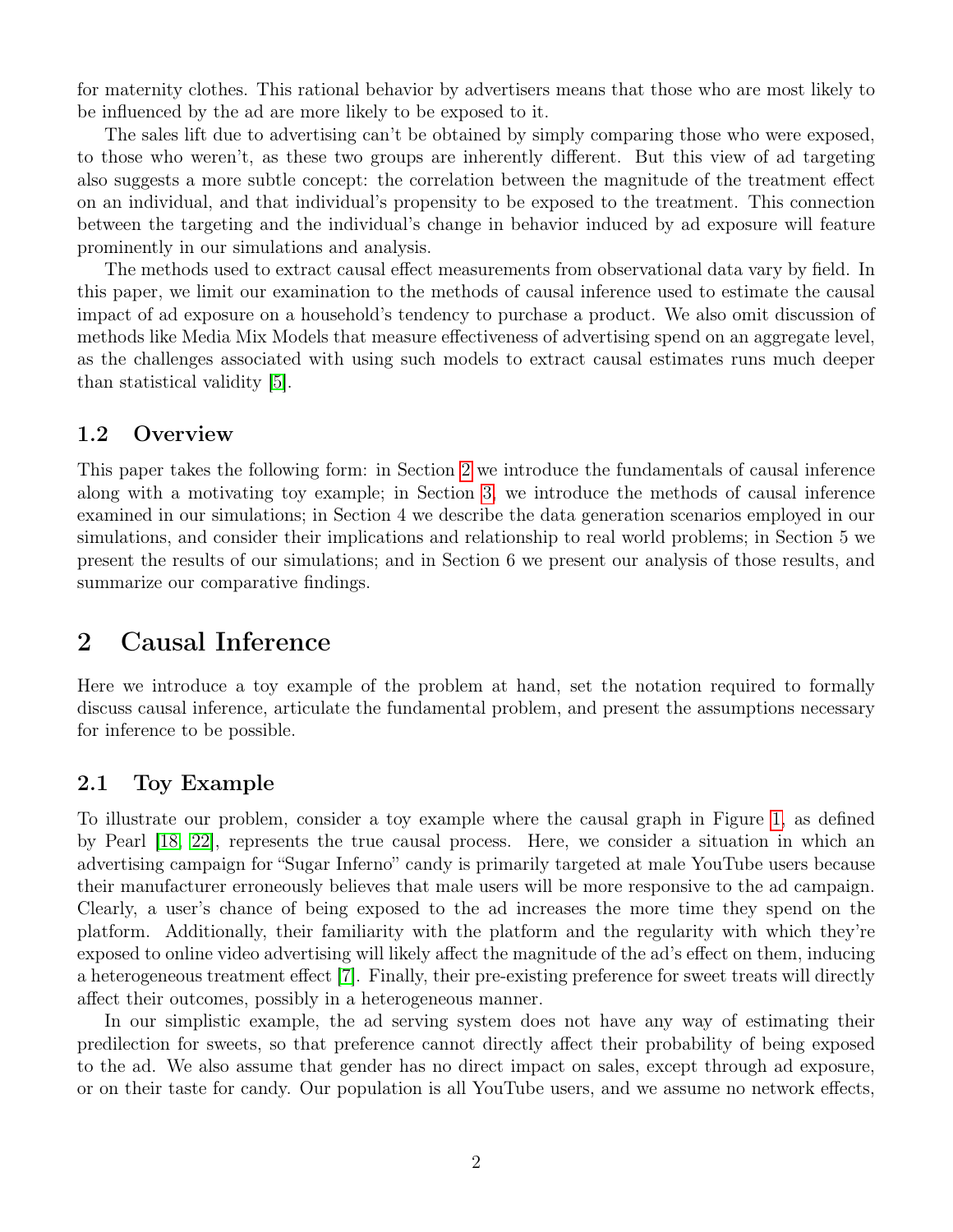which is to say that each user's ad exposure status and potential purchase outcomes are independent of those of all other users.



<span id="page-2-0"></span>Figure 1: Sugar Inferno toy example generating directed acyclic graph (DAG).

### 2.2 Notation

Taking treatment to mean exposure to the ad campaign, first define X to be a vector of pre-treatment covariates  $(X_i)$  the covariates for the *i*th unit), T to be a binary treatment indicator  $(T_i)$  the treatment indicator for the *i*th unit),  $Y(0)$  and  $Y(1)$  to be the untreated and treated potential outcomes  $(Y_i(0))$ and  $Y_i(1)$  and Y with no argument to be the observed outcome, equivalent to  $Y(T)$   $(Y_i = Y_i(T_i))$ .

In the toy example,  $X_i$  would contain the user's gender, a measurement of their pre-treatment YouTube usage, and (in a perfect world for the measurer) a quantification of their fondness for sweets.  $T_i$  is a binary representation of their ad exposure status<sup>[1](#page-2-1)</sup>.  $Y_i(0)$  is their post-campaign period spend had they not been exposed to the ad, while  $Y_i(1)$  is their post-campaign period spend in the case where they had been exposed;  $Y_i$  without a treatment argument represents the amount of money they actually spent on Sugar Inferno in the post-campaign period and can be computed from the treatment indicator and potential outcomes as  $Y_i = T_i Y_i (1) + (1 - T_i) Y_i (0)$ .

We will use  $b(X) = P(T = 1 | X)$  to denote a user's propensity to be treated, conditional upon their covariates, and reference some modeled approximation of this value as  $\hat{b}(X) = b(X;\hat{\beta})$  which we refer to as the propensity score.

### 2.3 Basic Problem Statement

Causal inference is the process of estimating or understanding the causal impact of an action on an outcome. In our toy example, the goal is to assess the average change in purchasing behavior induced by exposure to a Sugar Inferno advertisement.

In the case of a binary (yes/no) action, a naive approach would be to take the difference of the average outcomes of the treated and untreated populations. However doing so yields a biased estimate, as demonstrated by the fundamental identity of causal inference [\[24\]](#page-26-1):

<span id="page-2-1"></span><sup>1</sup>For our toy example, we ignore multiple exposures. A user who has been exposed to one or more ads is counted as treated.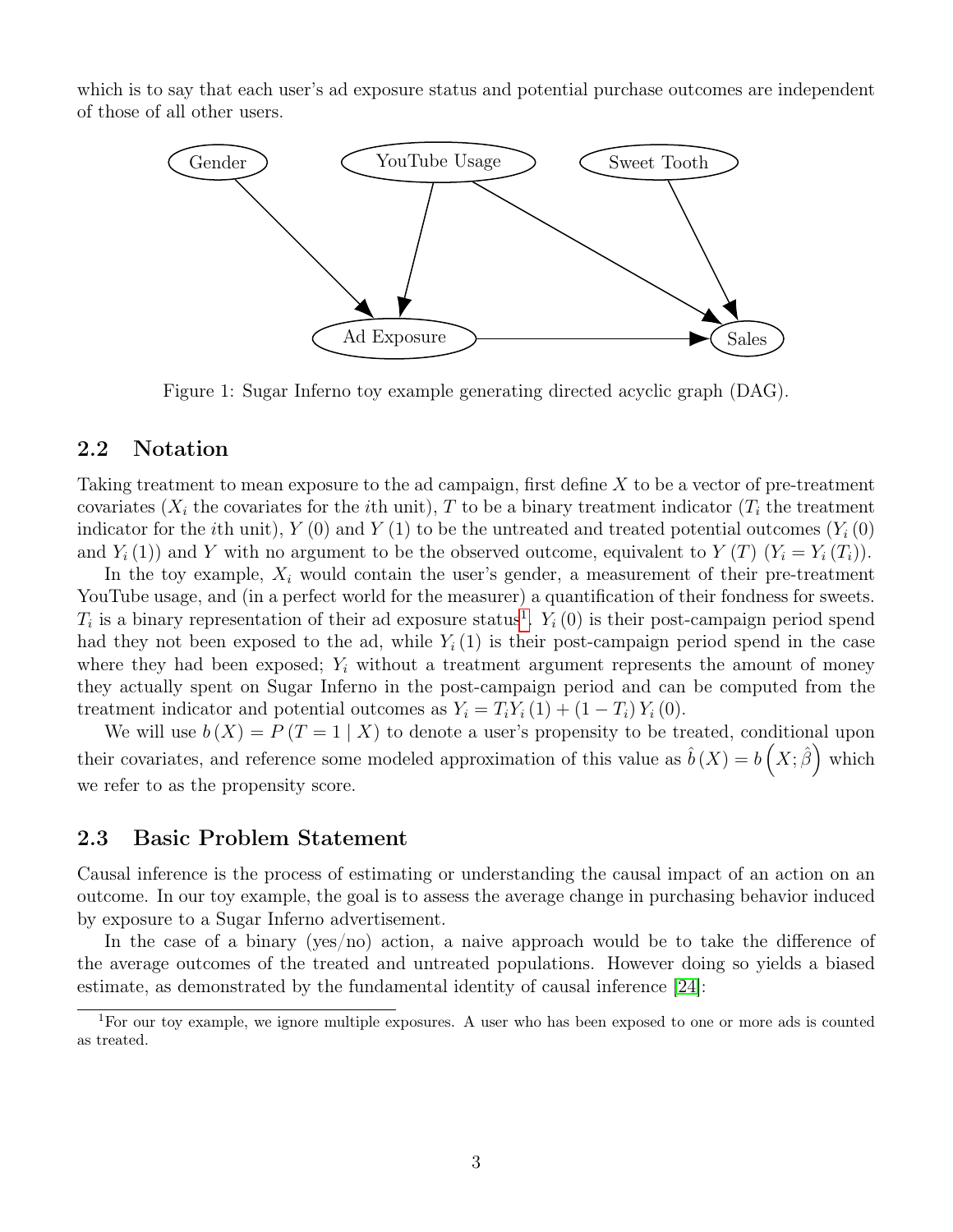$$
\mathbf{E}[Y(1) | T = 1] - \mathbf{E}[Y(0) | T = 0] = (\mathbf{E}[Y(1) | T = 1] - \mathbf{E}[Y(0) | T = 1])
$$

$$
+ (\mathbf{E}[Y(0) | T = 1] - \mathbf{E}[Y(0) | T = 0])
$$

$$
= \tau_{\text{ATT}} + \text{bias}_{\text{selection}}
$$

where  $\tau_{ATT}$  is the treatment effect on the treated (see Section [3.1\)](#page-4-1) and bias Selection captures the bias due to differences in potential outcomes between the treated and untreated population. The goal of causal methods is to remove that bias term from the impact estimate, and to quantify the uncertainty of the resulting estimate. This is generally accomplished by balancing the treated and control groups based on some pre-treatment measurements, thereby comparing the treated users to a group of "look-a-like" untreated users.

#### 2.4 Assumptions

We require the standard assumptions of causal inference [\[14\]](#page-25-3) hold. Without these assumptions, causal inference becomes either impossible or so complex (requiring convoluted dependence assumptions) as to be essentially impossible. They are:

- PROBABILISTIC TREATMENT ASSIGNMENT: every experimental unit has a non-zero chance of receiving (or not receiving) the treatment.
	- $-0 < b(X) < 1$  almost surely (i.e.  $P(0 < b(X) < 1) = 1$ )
	- In the toy example, while male users are more likely to be exposed, the targeting scheme also serves ads to female users, albeit at a lower rate.
- STABLE UNIT TREATMENT VALUE ASSUMPTION (SUTVA): for each pair of experimental units, the potential outcomes of one are independent of the treatment assignment of the other.
	- $\forall i \neq j \quad Y_i(0), Y_i(1) \perp T_j$
	- In the toy example, user i's purchasing rate is independent of user j's ad exposure status. Our assumption of the absence of network effects (one user's exposure doesn't affect other users' purchasing) grants us SUTVA.
- INDIVIDUALISTIC ASSIGNMENT: The probability of unit i being assigned to the treatment group depends only on its own covariates and potential outcomes, not that of any other unit.
	- $\exists q : \mathbb{X} \times \mathbb{Y} \times \mathbb{Y} \to [0,1]$  such that  $P(T_i = 1 | X_j, Y_j(0), Y_j(1) \forall j) = q(X_i, Y_i(0), Y_i(1))$
	- $-$  In the toy example, user i's probability of being exposed to the ad depends only on their gender and YouTube usage; it is independent of any information (pre- or post-treatment) related to any other user.
- UNCONFOUNDEDNESS: The probability of unit i being assigned to the treatment group does not depend on any unit's potential outcomes, including its own.

 $-P(T_i = 1 | X_j, Y_j(0), Y_j(1) \forall j) = P(T_i = 1 | X_j \forall j)$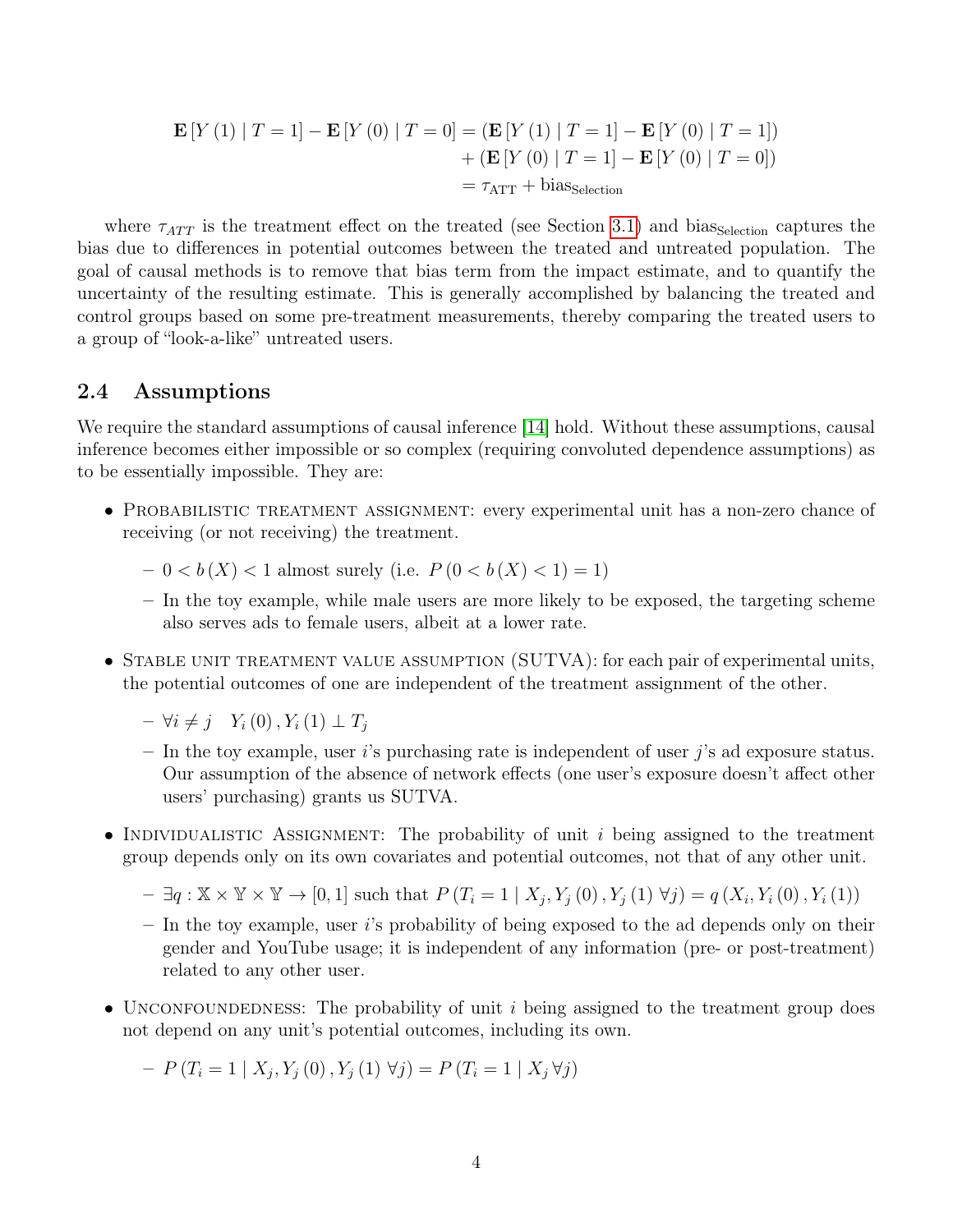– Combining this with individualistic assignment reduces to a dependence of a unit's probability of receiving treatment depending on its covariates alone, i.e.

 $\exists q: \mathbb{X} \to [0,1]$  such that  $P(T_i = 1 | X_j, Y_j(0), Y_j(1) \forall j) = q(X_i)$ 

- In the toy example, the targeting scheme doesn't have any information about a user's post-campaign period potential purchasing rates that isn't captured in X.
- CONDITIONAL IGNORABILITY: given the pre-treatment covariates  $X$ , the treatment assignment is independent of the potential outcomes.
	- $Y(1)$ ,  $Y(0) \perp T \mid X$
	- In the toy example, given their gender, YouTube usage, and preference for sweets, the quantity of Sugar Inferno a given user would purchase in the measured period if they had been treated (or if they hadn't) is independent of whether or not they actually were treated. In other words, once we've conditioned on the covariates, knowing the treatment status tells us nothing about the user's treated or untreated purchasing behavior. Violations of this assumption arise when there are unobserved variables that affect both the user's purchase behavior and their likelihood to see an ad. For example we are unlikely to be able to observe "predilection for sweets" but ad-serving might have proxies for that in its targeting (such as previous browsing behavior) and it probably affects purchase behavior. A model without a measure of "predilection for sweets" violates this assumption.

The final assumption, Conditional Ignorability, is commonly adopted but rarely actually satisfied. It is a demanding assumption, requiring that all relevant pre-treatment data is available to the analyst. Omission of any information relevant to both the treatment assignment mechanism and the potential outcomes in an estimation procedure will almost certainly incur bias. In our toy example, it is unlikely that the investigator performing the measurement would know about the users' preferences for sweets. We do not examine the effects of violating this assumption in this paper although, it is a significant risk.

When the assumptions above are satisfied, the practitioner has a wide array of methodologies at their disposal.

# <span id="page-4-0"></span>3 Estimation Methods

The goal of the methods introduced here is to accurately estimate the treatment effect given some observational data of the form  $((X_1, T_1, Y_1), ..., (X_n, T_n, Y_n))$ , and to quantify the uncertainty of that estimate. In this section, we clarify the different estimands that are the targets of these causal methods. We then describe a variety of relevant families of such methods, and finally we introduce the sandwich estimator, a scheme for robust uncertainty quantification.

### <span id="page-4-1"></span>3.1 Estimands

In the following discussion, we focus on the estimand AVERAGE TREATMENT EFFECT ON THE **TREATED** 

$$
\tau = E[Y(1) - Y(0) | T = 1] \quad (ATT)
$$
\n(1)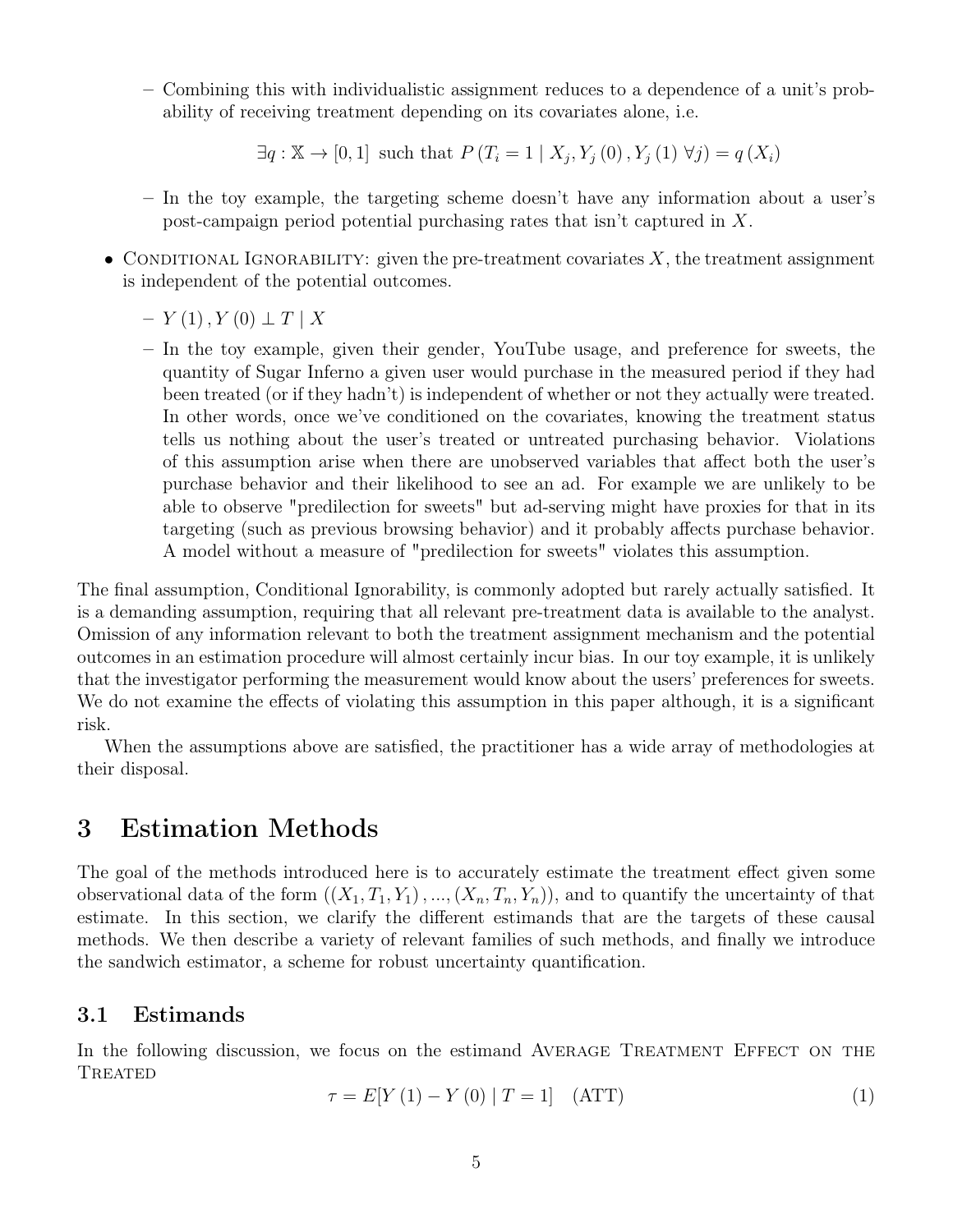as opposed to AVERAGE TREATMENT EFFECT

$$
\mathbf{E}\left[Y\left(1\right) - Y\left(0\right)\right] \quad \text{(ATE)}\tag{2}
$$

except where the latter makes for a more comprehensible introduction. These two quantities may differ when the treatment effect is heterogeneous, and that heterogeneity is correlated with the treatment assignment mechanism. In the toy example, ATT is the effect that ad exposure had on those YouTube users who were actually exposed to the ad, whereas ATE is the average effect ad exposure would have had on the entire population of YouTube users.

In addition to point estimates, decision-makers want some quantification of the uncertainty of the estimate. This often takes the form of a CONFIDENCE INTERVAL  $(CI)$ , a range of values that is likely to contain the true effect size. CIs will be discussed in greater depth in Section [5.2,](#page-14-0) but for now suffice it to say that they are usually calculated using both the point estimate and the estimate for the standard deviation of the distribution of the estimator. The latter of these quantities is commonly referred to as the STANDARD ERROR (SE), and it will feature prominently in the rest of this paper.

### <span id="page-5-0"></span>3.2 Overview of Methods and Estimators

In this section, we introduce a number of the standard methods of causal inference. First, we describe matching methods in which treated units are paired with similar untreated units (generally discarding unpaired units). This matching decorrelates treatment assignment from the covariates, allowing effect estimation by application of simple methods to the matched data. After introducing this class of methods and surveying two relevant examples, we discuss their computational characteristics and uncertainty quantification.

Next, we introduce doubly-robust augmented inverse propensity weighting (AIPW) by first describing its simpler inspiration, inverse propensity weighting (IPW). In IPW, observations are reweighted based on an estimated propensity score, which approximates the assignment mechanism as a function of the covariates. AIPW extends this by including an outcome model, and is the first example of a wider class of "doubly-robust" (DR) methods that employ estimates of both the treatment assignment mechanism and the outcome model. These methods are consistent when either the outcome or propensity submodel is correctly specified. We briefly survey the wider class of DR estimators, and consider the possibility of DR matching.

Throughout this subsection, we discuss standard errors (SE) for the various estimators. We conclude with a deeper examination of the issue of SE estimators for DR models, and their tendency to squander the double robustness of the point estimator. To remedy this, we describe the sandwich estimator for robust SEs.

#### 3.2.1 Matched ANCOVA

Matched ANCOVA (Analysis of Covariance) methods are two-stage methods in which the first stage (matching) seeks to decorrelate the treatment assignment from the covariates, thereby removing selection bias, and the second stage (ANCOVA) performs the actual treatment effect estimation in addition to any further debiasing required due to residual treatment-covariate correlation. ANCOVA estimates differences between groups while controlling for covariates using a linear model. The model is easy to use but requires strong assumptions: that the outcome is a linear function of the covariates, that the treatment effect is homogeneous and additive, and that the error terms are normally distributed, identically distributed, and pairwise independent. In practice these assumptions are unlikely to be satisfied. For a detailed discussion of Matched ANCOVA, see Schafer and Kang [\[19\]](#page-25-4).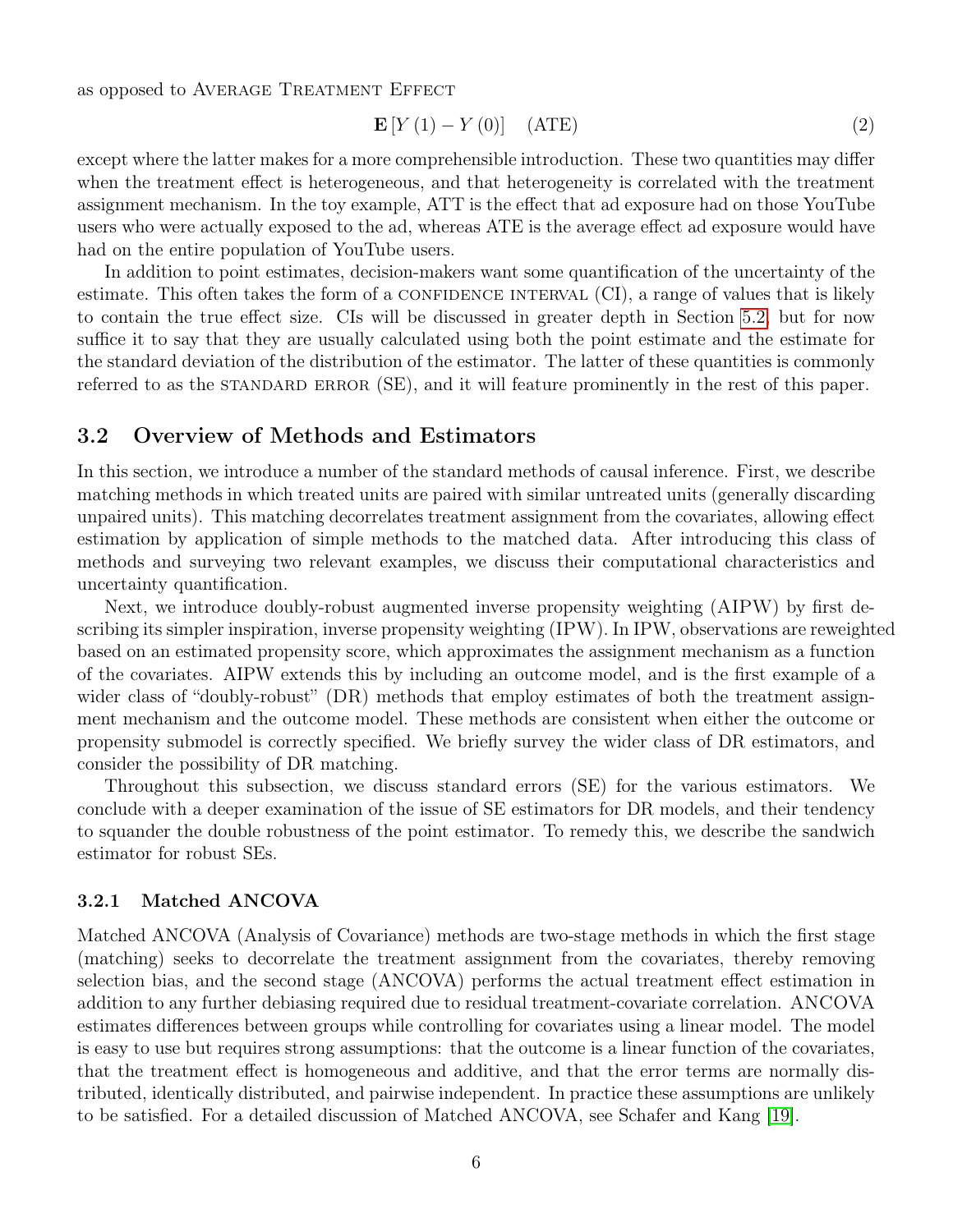Matching Methods All matching methods are designed to establish covariate balance across the treated and control populations, decorrelating the treatment from the covariates. The most common matching methods, on which we will focus, do so by establishing a pseudo-metric<sup>[2](#page-6-0)</sup> used to find similar units. For every treated unit, the matching scheme will pair the M distinct, valid control units nearest to them according to the pseudo-metric for some positive integer  $M$ . Once applied to a match, a control unit may be taken out of consideration for future matches (known as matching without replacement), or left available to future matches to augment its weight in the post-matched dataset (matching with replacement). An upper limit on the maximum pseudo-metric distance between matched units may be used. How to handle treatment units without enough matches is a choice for the modeler, but often they are discarded which affects the legitimacy of the estimate.

**Propensity Score Matching (PSM)** Propensity distance,  $|\hat{b}(X_i) - \hat{b}(X_j)|$ , is a canonical pseudo-metric for matching. It is motivated by the conditional independence of the covariates and treatment assignment given the propensity score:  $X \perp T \mid b(X)$ , as well as the conditional independence of the potential outcomes and the treatment assignment given the propensity score:  $Y(1)$ ,  $Y(0) \perp T \mid b(X)$  [\[14\]](#page-25-3). By reducing the matching to a single dimension, PSM avoids the failed matches that commonly afflict matching methods for high dimensional data, at the cost of specifying a form for the propensity model.

PSM increases covariate balance, particularly in severely unbalanced datasets. However, see King [\[15\]](#page-25-5) for some of the potential pitfalls of PSM on datasets that are already fairly well-balanced across assignment groups.

Coarsened Exact Matching (CEM) In CEM, individual continuous covariates are first transformed into categorical variables through coarsening. With all covariates now of finite cardinality, exact matches may be found for treated units. Usually, the coarsening scheme is iterative: a coarsening function is applied to each covariate, matching is attempted, and if it fails to match a sufficient portion of the incoming units, further coarsening may be applied; see Imbens [\[14\]](#page-25-3) for details. Because the implicit pseudo-metric is discrete, it may become difficult to find an adequate number of matching units as the dimensionality of the data increases.

CEM is a commonly used in a variety of fields, including sales lift measurement. For example, CEM was used in a 2019 study cited in Newsweek [\[10\]](#page-25-6) examining the effect of a vegetarian diet on risk of cardiovascular events [\[25\]](#page-26-2), an economic comparison of organic and conventional dairy farms [\[9\]](#page-25-7), and meta-analysis of the effect of marriage on dementia risk [\[21\]](#page-26-3).

Unmatched If one believes the groups are already sufficiently balanced or that the treatment assignment mechanism is fully random, then no matching is required. Depending on the matching scheme, avoiding any matching may yield a larger dataset for estimation, trading increased bias for a reduction in variance.

Effect Estimation After matching, an ANCOVA model of the form specified in Equation [3](#page-7-0) is used to model the observed outcome y as a function of covariates z and treatment indicator t. The set of covariates z of dimension  $p$  doesn't necessarily have to be the same set of covariates on which matching is performed.

<span id="page-6-0"></span><sup>&</sup>lt;sup>2</sup>A binary operator satisfying all the requirements of a metric except that for pseudo-metrics  $d(x, y) = 0 \neq x = y$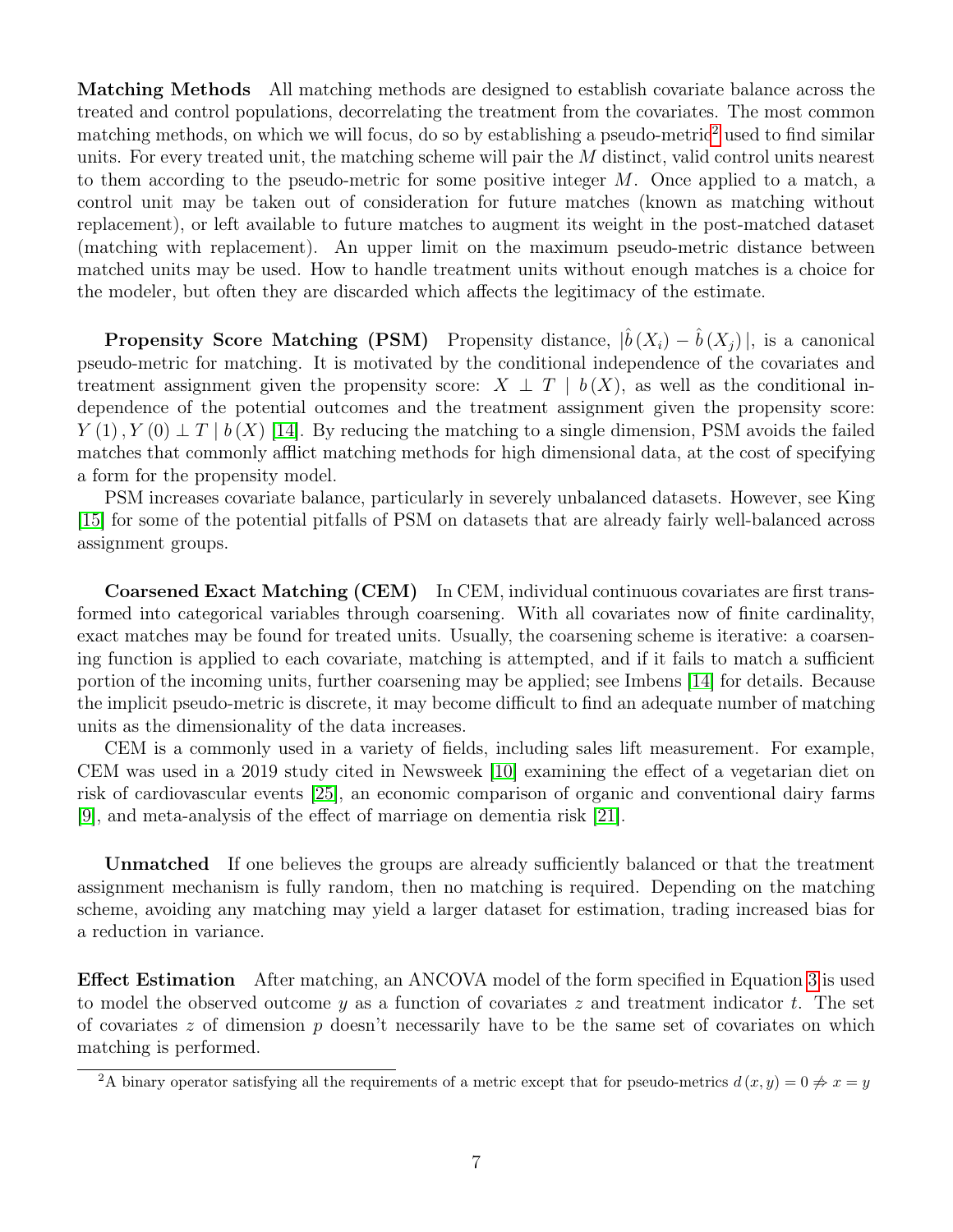<span id="page-7-0"></span>
$$
y_i = \alpha + z_i'\beta + t_i\tau + \epsilon_i
$$
  
\n
$$
\sim N(0, \sigma_{\text{err}}^2) \quad \text{iid} \quad \forall i = 1, ..., n
$$
\n(3)

The treatment effect  $\tau$  is given as the coefficient of the treatment indicator and the parameters of the model are estimated via standard regression techniques.

 $\epsilon_i$ 

<span id="page-7-1"></span>
$$
\frac{\hat{\tau} - \tau}{\hat{\sigma}_{\tau}/\sqrt{n - p - 1}} \sim \text{Student's } t (n - p - 1)
$$
\n(4)

Equation [4](#page-7-1) provides a formula for defining a confidence interval for  $\tau$ , where  $\hat{\ }$ s imply estimates, and  $\hat{\sigma}_{\tau}$  is the standard error of the treatment effect estimator, which can be obtained using simple robust SE estimators such as the Huber-White heteroskedasticity robust estimator [\[27\]](#page-26-4), itself a special case of the sandwich estimator. For reasonably large  $n$ , the Student's t distribution will converge to a standard normal.

There exist a variety of approaches to estimating SEs for ANCOVA when modeling assumptions are violated. However, while such SE estimators may increase the accuracy of the estimate for the data provided to the ANCOVA model, they will fail to take into account the uncertainty in the matching and almost certainly under-estimate the overall SE. There is no general agreement on how to handle SEs for matching methods [\[12\]](#page-25-8). There have been attempts made to account for uncertainty introduced in the matching process itself when the effect estimation is performed via ANCOVA (see [\[2\]](#page-24-0)), but these SE estimators are not easily generalized to more complex effect estimation schemes and fail to account for uncertainty in the steps preceding the matching. For instance, training of the propensity model in the case of propensity matching.

The covariate balancing approach used prior to ANCOVA estimation determines the interpretation of that estimated coefficient. When all treated units are included, with a fixed number of control matches for each of them, the estimand is ATT.

Estimation Within Strata In a variant of matched ANCOVA, practitioners use the matching scheme to build blocks or strata of units in such a manner as to resemble a block randomized experiment. For each stratum, they perform an in-strata treatment effect estimation, often via ANCOVA, because matching does not fully eliminate covariate imbalance but the units are close enough that the outcome should be locally well predicted by a linear function of the covariates and treatment indicator. They then compute the overall treatment effect estimate by computing a weighted average of the strata treatment effects. This allows for a less biased estimate of the effect size when the outcome function is smooth but non-linear, however it makes accurate standard errors very difficult to estimate. See King [\[16\]](#page-25-9) for further details.

This technique is particularly applicable to coarsened exact matching. In the toy example, we would calculate that treated user's INDIVIDUAL TREATMENT EFFECT (ITE) by taking the difference of their outcome from the mean or median of their matched controls' outcomes; ATT would be calculated by averaging the ITEs over all of the treated users.

Computational Burden Matching algorithms require either a nearest-neighbor search, which is computationally expensive, or an approximate nearest-neighbor search which adds unmeasured uncertainty to the procedure. Propensity score matching reduces the dimensionality on which matching is performed to 1, greatly lessening the burden, though it does require an extra model fitting stage.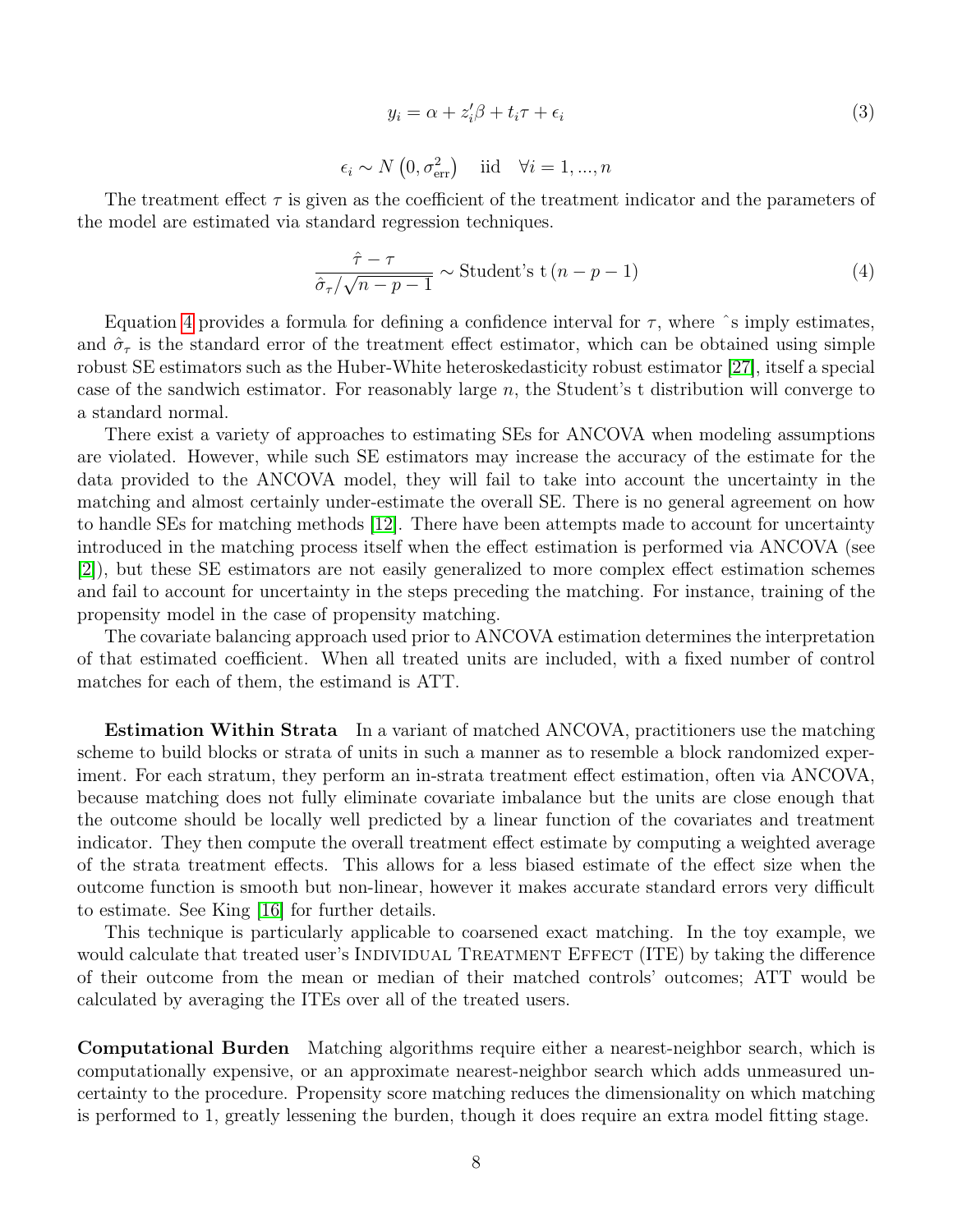#### 3.2.2 Doubly Robust Methods

Doubly robust methods estimate both a propensity model  $(\hat{b}(x))$  an estimate for  $\mathbf{E}[T | X = x]$  and an outcome model  $(\hat{m}(x,t)$  an estimate for  $\mathbf{E}[Y(t) | X = x]$ , and are so named because they remain consistent (see Equation [5\)](#page-8-0)

<span id="page-8-0"></span>
$$
\forall \epsilon > 0, \quad \lim_{n \to \infty} P\left( \mid \hat{\theta}\left(X_1, \dots, X_n\right) - \theta_0 \mid > \epsilon \right) = 0 \tag{5}
$$

if either one of the models is correctly specified [\[20\]](#page-25-10). It is important to note that, while the treatment effect estimates may be DR, their basic standard error estimators are not, and tend to result in lower confidence interval coverage when one of the models is misspecified.

Inverse Propensity Weighting Though not a DR estimator, we describe the IPW estimator here to introduce the reader to AIPW.

IPW is itself the difference of two estimators, the average treated potential outcome and the average control potential outcome. We elaborate on this by first introducing these estimators for the simpler ATE variant, then modifying them to produce the ATT variant. The most common average potential outcome estimator employed in IPW is the Horvitz-Thompson (HT) estimator [\[13\]](#page-25-11). The HT estimator for the treated potential outcome takes the form

$$
\hat{\mu}_{\text{Treated}} = \frac{1}{N} \sum_{i=1}^{N} \frac{T_i \cdot Y_i}{\hat{b}(X_i)}
$$

and arises from the fact that the individual terms have expectation equal to the expected treated outcome

$$
\mathbf{E}\left[\frac{T\cdot Y}{b\left(X\right)}\right] = \mathbf{E}\left[Y\left(1\right)\right].
$$

Estimation of the average control potential outcome is handled similarly. Combining the two, we can thus estimate ATE by

$$
\hat{\tau}_{\text{ATE}} = \frac{1}{N} \sum_{i=1}^{N} \frac{T_i \cdot Y_i}{\hat{b}(X_i)} - \frac{1}{N} \sum_{i=1}^{N} \frac{(1 - T_i) \cdot Y_i}{1 - \hat{b}(X_i)}.
$$

When estimating ATT, the averages must be taken over the population of treated units. For the treated potential outcome, this simplifies the estimator:

$$
\hat{\mu}_{\text{Treated}|T=1} = \frac{\sum_{i=1}^{N} T_i \cdot Y_i}{\sum T_i}.
$$

However, it complicates the average untreated potential outcome estimator, as it amount to a reweighting:  $\hat{i}$  ( $\hat{i}$ )

$$
O_{b,i} = \frac{b(X_i)}{1 - \hat{b}(X_i)}
$$

$$
\hat{\mu}_{\text{Control}|T=1} = \left(\frac{1}{N} \sum (1 - T_i) \cdot Y_i \cdot O_{b,i}\right) / \left(\frac{\sum \hat{b}(X_i)}{N}\right) = \frac{\sum (1 - T_i) \cdot Y_i \cdot O_{b,i}}{\sum \hat{b}(X_i)}.
$$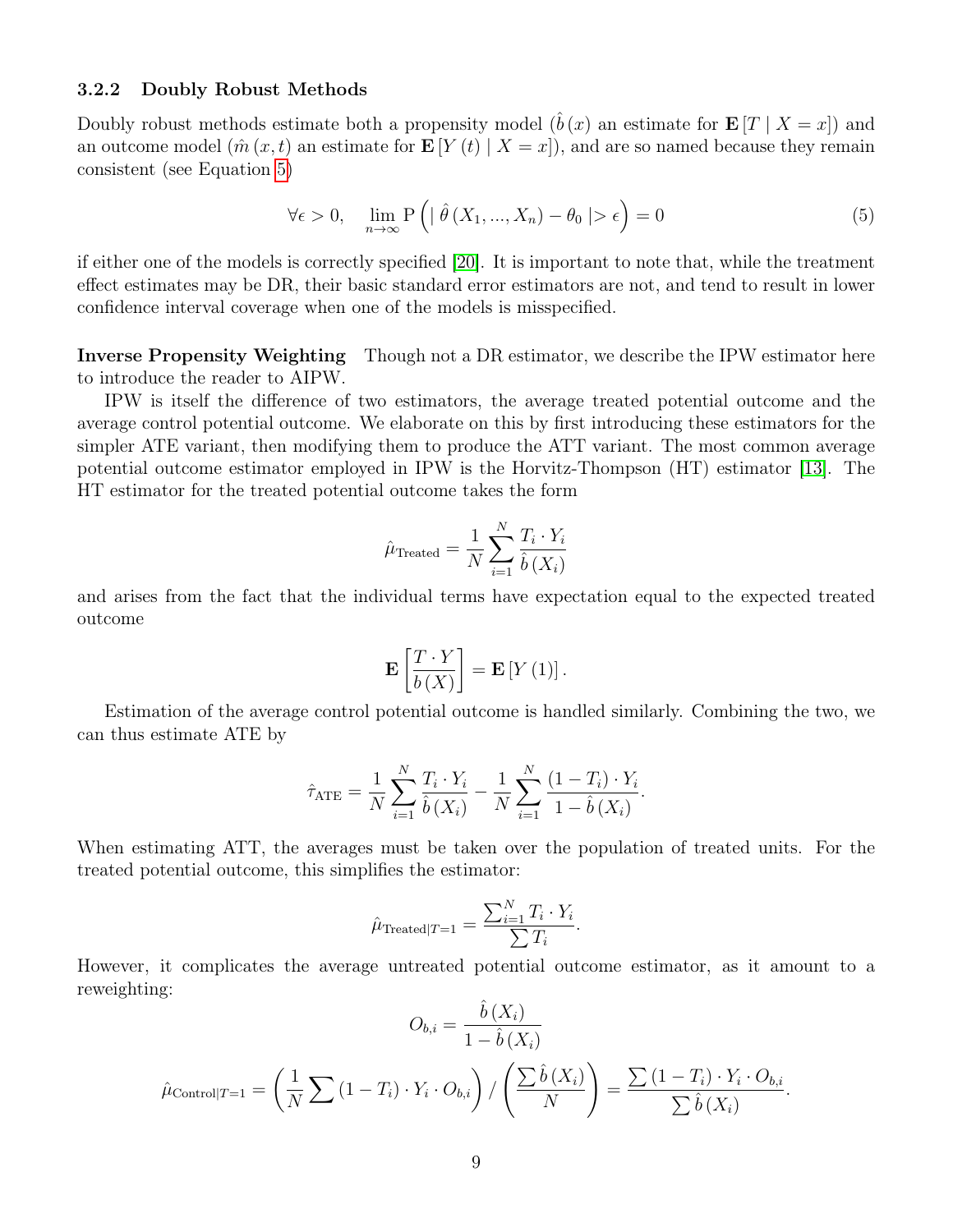From the two average potential outcome HT estimators over the treated units, we obtain the IPW ATT estimate:

$$
\hat{\tau}_{\text{ATT}} = \frac{\sum T_i \cdot Y_i}{\sum T_i} - \frac{\sum (1 - T_i) \cdot Y_i \cdot O_{b,i}}{\sum \hat{b}(X_i)}.
$$

The propensity score must be correctly specified for either estimand to be unbiased because in the expectation calculation we treat is as the true propensity function.

Doubly-Robust Augmented Inverse Propensity Weighting AIPW [\[11\]](#page-25-12) is a weighted sum of terms of the form

$$
\hat{\tau}_{i} = \frac{T_{i} \cdot Y_{i} - \hat{m}(X_{i}, 1) \cdot (T_{i} - \hat{b}(X_{i}))}{\hat{b}(X_{i})} - \frac{(1 - T_{i}) \cdot Y_{i} + \hat{m}(X_{i}, 0) \cdot (T_{i} - \hat{b}(X_{i}))}{1 - \hat{b}(X_{i})}
$$
\n
$$
= \frac{T_{i} \cdot (Y_{i} - \hat{m}(X_{i}, 1))}{\hat{b}(X_{i})} - \frac{(1 - T_{i}) \cdot (Y_{i} - \hat{m}(X_{i}, 0))}{1 - \hat{b}(X_{i})} + \hat{m}(X_{i}, 1) - \hat{m}(X_{i}, 0).
$$

taking  $\hat{m}$  to approximate the conditional expected outcome function  $m(x, t) = \mathbf{E}[Y | X = x, T = t].$ This can be interpreted as adjusting the estimate produced by the basic outcome model by an IPW estimate of the outcome model's errors.

The general form of the estimator is

$$
\hat{\tau} = \sum_{i}^{N} \hat{w}_i \hat{\tau}_i.
$$

where  $\hat{w}_i = 1/N$  for ATE and  $\hat{w}_i = \frac{\hat{b}(X_i)}{\sum_{i=1}^{N} k(i)}$  $\frac{b(X_i)}{\sum_{j=1}^N \hat{b}(X_j)}$  for ATT.

Alternative Doubly-Robust Estimators AIPW is just one example of the larger class of DR estimators. We focus on it in this paper because it is the easiest to understand and implement. For interested readers, we suggest investigating Targeted Maximum Likelihood Estimation [\[26\]](#page-26-5), Entropy Balancing [\[28\]](#page-26-6), and Double Machine Learning [\[6\]](#page-25-13) as other examples of DR estimators.

It is important to note that any blackbox classifier and regressor, respectively, can be used for the propensity and outcome models in all of these DR methods.

Is PSM ANCOVA Doubly Robust? For the ANCOVA model to be correctly specified, we require that

- 1. the true, generating outcome model is linear in the covariates,
- 2. the treatment effect is homogeneous and additive,
- 3. and the error noise is homoskedastic, uncorrelated with the covariates or treatment assignment, and Gaussian.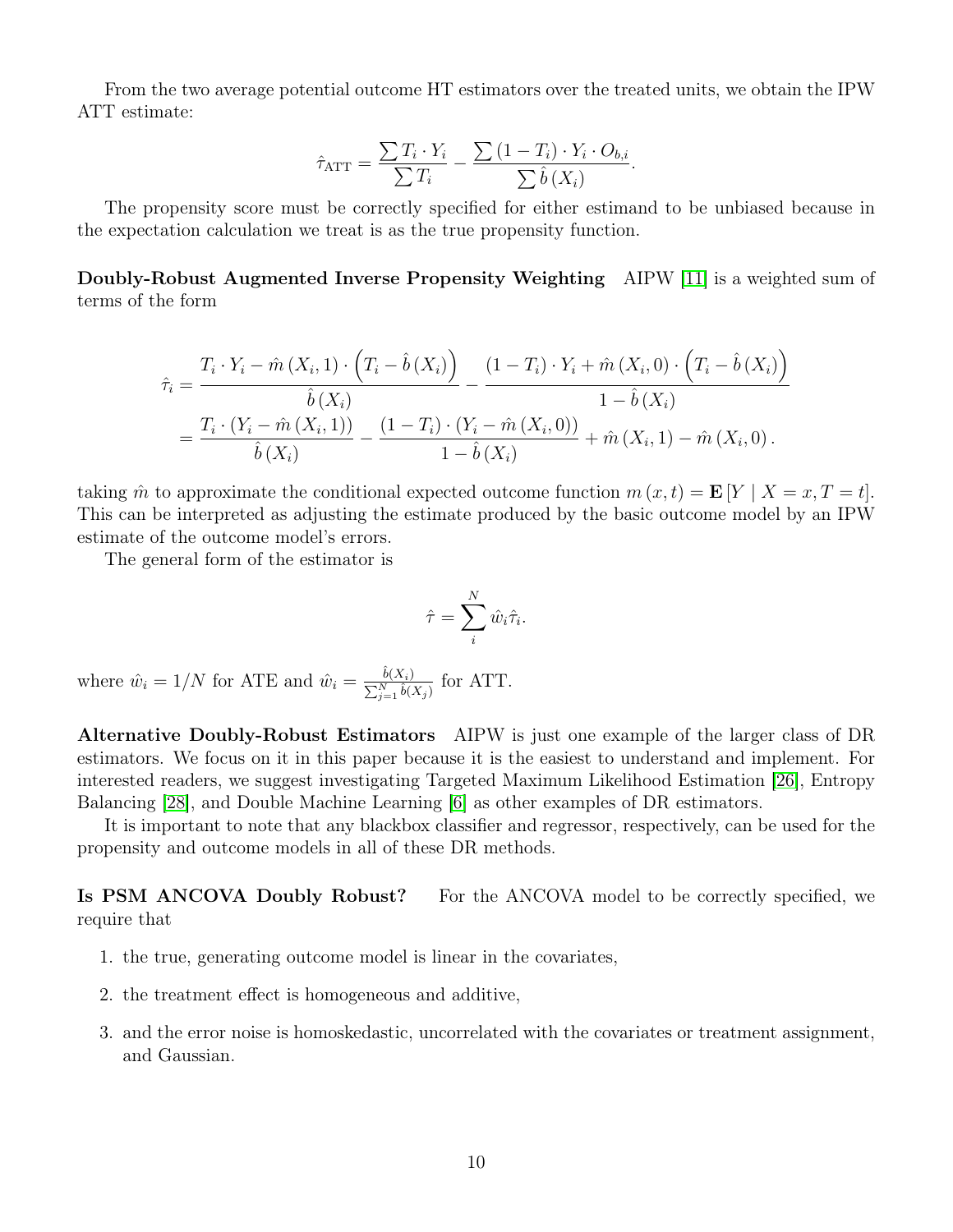In the unlikely event that all of those assumptions are satisfied, then regardless of any matching, its estimate should be consistent as long as the matching scheme leaves enough data points for estimation. Alternatively, if the propensity model is perfectly specified and has a consistent estimator, the covariates in the matched data should be asymptotically independent of the treatment assignment. However, if the outcome model is misspecified, it is unclear what conditions are necessary to still achieve a consistent estimator.

If PSM ANCOVA is DR, it has yet to be proven. Even if verifiable conditions for double robustness could be found, there is no known robust SE estimator that would account for the stochasticity in propensity model training and the matching scheme, yielding invalid confidence intervals. Abadie and Imbens discuss conditions for consistency and the difficulty of extracting accurate standard errors [\[1\]](#page-24-1). Antonelli et al introduce a modified propensity-and-outcome matched estimator that exhibits DR properties [\[4\]](#page-25-14), but it does not present a clear path to robust standard errors and is computationally less attractive.

### 3.3 Sandwich Estimator

The sandwich estimator is a framework for developing SE estimators with desirable robustness properties [\[23,](#page-26-7) [8,](#page-25-15) [3\]](#page-24-2). Namely, consistency of the SE, even if the underlying model is misspecified. In our application, if we employ a DR estimator with at least one of the submodels correctly specified then the sandwich estimator will asymptotically yield a confidence interval with correct coverage for our estimand. This extension of double-robustness to the area of confidence intervals significantly enhances the usefulness of these estimators. Without such a robust SE estimator, the double robustness property would be squandered in that any time one of the submodels was misspecified, the SE could no longer be trusted.

The sandwich estimator cannot be used with a discrete matching process because it requires differentiability with respect to all of its parameters. Similarly, it could not be applied to a causal method with a non-smooth submodel (ex: AIPW with a random forest propensity model). For details on the sandwich estimator in general see Stefanski [\[23\]](#page-26-7). See Section [A.1](#page-26-8) for a write up of the derivation of the sandwich estimator for an AIPW estimator.

### <span id="page-10-1"></span>4 Data Generation Scenarios

We use simulated data to highlight the areas where each estimator does well or performs poorly. We begin by describing the basic data generating process, then explain the two scenarios examined in this paper. The first varies the sample size, holding the data generating process constant, and examines asymptotic behavior. The second holds the sample size constant, but varies a parameter of the data generating process that controls how much the treatment effect size is correlated with the propensity to be treated, allowing for comparisons of robustness. This correlation of propensity to be exposed and treatment effect size is central to our exploration, in that it emulates the effect of ad targeting.

### <span id="page-10-0"></span>4.1 Data Generating Scheme

Our data points take the form of tuples of covariates, treatment assignments, and observed outcomes:  $(X, T, Y)$ . For each sample, we first generate the covariates X, then the treatment assignment T dependent on  $X$ , followed by the expected potential outcomes conditioned on  $X$ , and finally sample the observed outcome given the expected potential outcomes and T.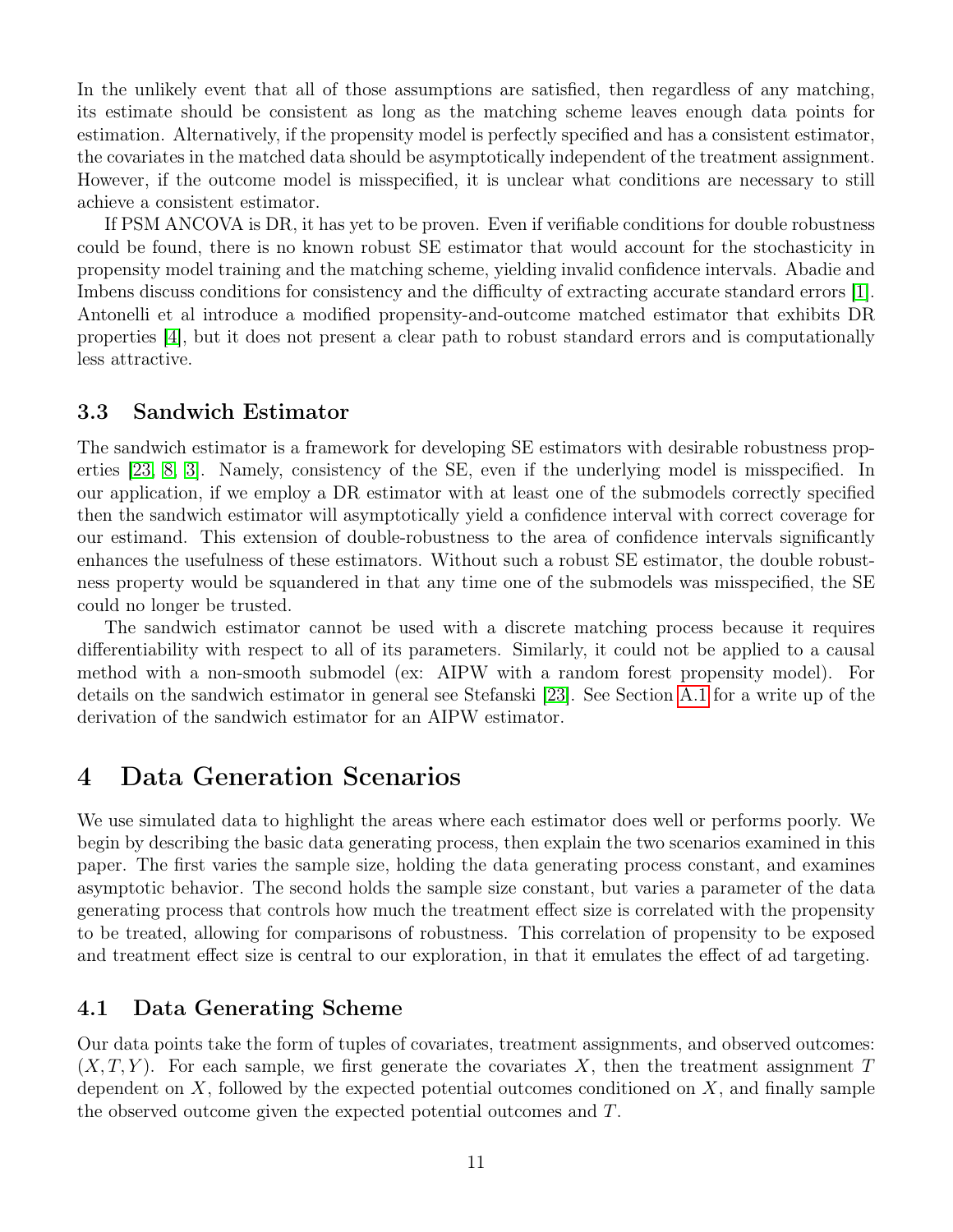The covariates are drawn from a 5 dimensional Gaussian distribution with a low (but non-zero) degree of correlation between them, and homogeneous variances:

$$
X \sim \mathcal{N}(\mathbf{0}, \Sigma)
$$

$$
\Sigma_{i,j} = \sigma_X^2 \rho_X^{|i-j|}
$$

The probability of a unit receiving treatment is generated using a logistic model designed such that, given the covariate data generating process (DGP), the unconditional probability of receiving treatment is approximately 10%. That is:

$$
b(X) := P(T = 1 | X) = \text{sigmoid}(\alpha_T + X'\beta_T)
$$

$$
\mathbf{E}[T] = 0.1
$$

where

$$
sigmoid(x) = \frac{1}{1 + e^{-x}}
$$
  
logit (x) = sigmoid<sup>-1</sup> (x) = log  $\left(\frac{x}{1 - x}\right)$ 

and we have

$$
\forall x \in \mathbb{R} \quad 0 < \text{sigmoid}\,(x) < 1, \quad \frac{\partial \text{sigmoid}\,(x)}{\partial x} > 0.
$$

The conditional expected untreated outcome is a quadratic function of the covariates, with interaction terms set to 0 and second order coefficients small with respect to the linear coefficients. Taking  $\alpha$  s to be scalar,  $\beta$  s to be p-dimensional vectors, and  $\sigma$  s to be positive scalars, define:

$$
\mathbf{E}[Y(0) | X] \coloneqq \mu_0(X) = \alpha_0 + X'\beta_0 + X'\text{diag}(\gamma_0) X.
$$

where  $\gamma_0$  is a vector of dimension p and the diag(·) function takes a dimension p vector and returns a  $p \times p$  matrix with the vector populating the diagonal, and 0's elsewhere.

The conditional expected treated outcome is the sum of the conditional expected untreated outcome and a conditional expected treatment term, which is linear in the covariates:

$$
\mathbf{E}[Y(1) | X] := \mu_1(X) = \mu_0(X) + \tau(X)
$$

$$
\tau(X) = \alpha_{\text{eff}} + X'\beta_{\text{eff}}.
$$

Finally, the observed outcome is generated from a normal distribution using the following model:

$$
\forall t \in \{0, 1\} \quad Y(t) \mid X \sim N\left(\mu_t(X), \sigma_{\text{noise}}^2\right).
$$

We wish to generate the treatment effect such that it is a combination of a component highly correlated with the propensity score, and a random component orthogonal to propensity score, where we control the balance of those two components. We do so by first constructing a vector  $\beta_{\perp}$  such that  $\beta_{\perp} \perp \beta_T$  and define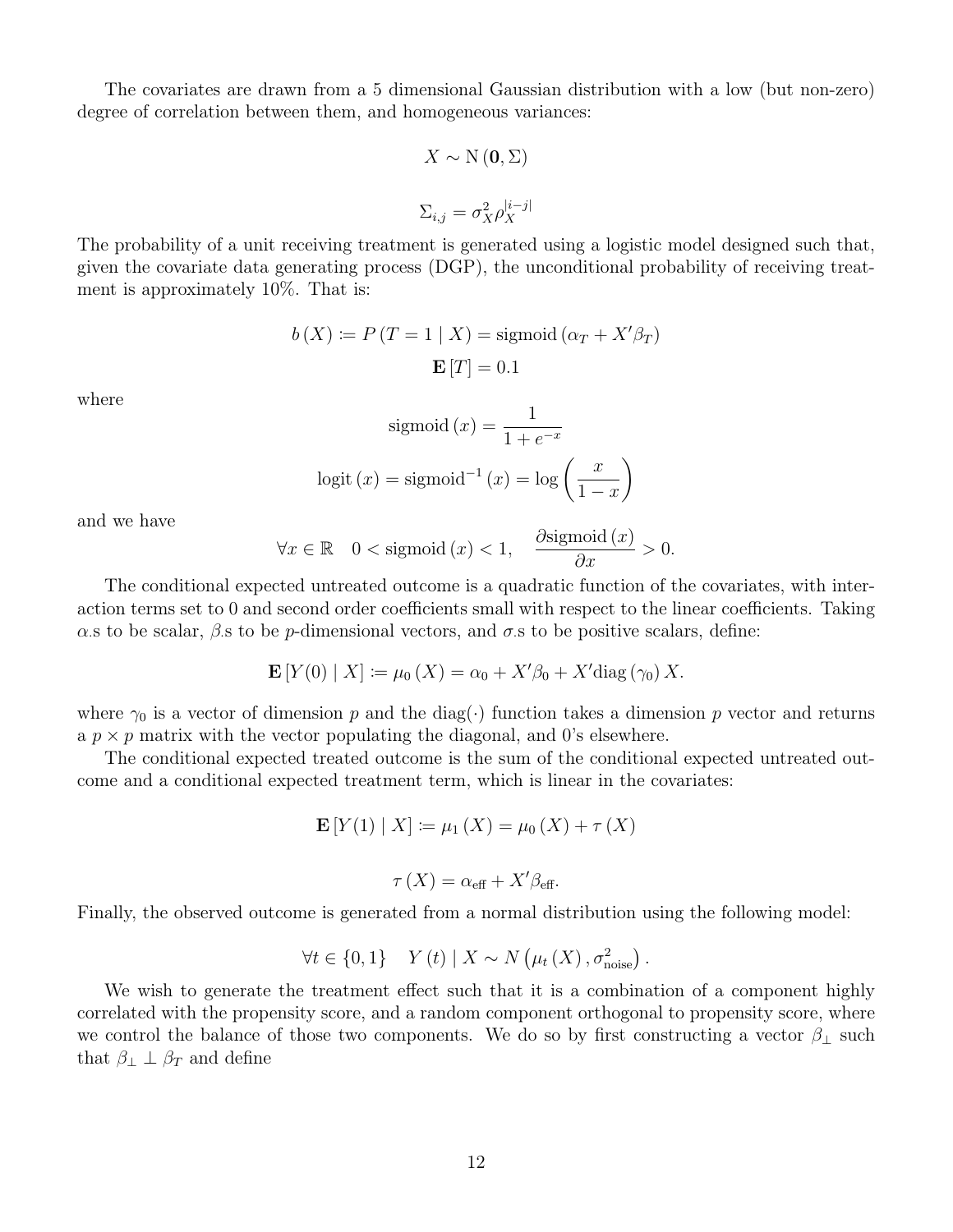logit 
$$
(b(X)) = \alpha_T + X'\beta_T
$$
  
\n $\mu_X^{\text{lo}} = \mathbf{E} [\text{logit } (b(X))]$   
\n $\sigma_X^{\text{lo}} = \text{StdDev } (\text{logit } (b(X)))$   
\n $Z_T = \frac{\text{logit } (b(X)) - \mu_X^{\text{lo}}}{\sigma_X^{\text{lo}}}$   
\n $Z_{\perp} = \frac{X'\beta_{\perp} - \mathbf{E}[X'\beta_{\perp}]}{\text{StdDev } [X'\beta_{\perp}]}$ 

where the Z's are standard normal. Using those symbols, we can decompose the treatment effect as

$$
\tau(X) = \alpha_{\text{eff}} + X'\beta_{\text{eff}}
$$

$$
= \alpha_{\text{eff}} + \sigma_{\text{eff}}\rho_{\text{eff}}Z_T + \sigma_{\text{eff}}\sqrt{1 - \rho_{\text{eff}}^2}Z_{\perp}
$$

so that  $\rho_{\text{eff}} \in (-1, 1)$  controls the correlation between the log odds of the propensity and the treatment effect for all units, treated and control. Heterogeneity and magnitude are adjusted through  $\sigma_{\text{eff}}$  and  $\alpha_{\text{eff}}$ , respectively. For details on parameter settings see Appendix [B.](#page-31-0)

For all of our models, we assume linearity in both the outcome and in the log odds of the propensity. Given the DGP described here, the propensity models are correctly specified and the outcome models are misspecified. We employ a version of AIPW that essentially uses an ANCOVA outcome model, so that it does not end up with extra degrees of freedom with which it might better fit the outcome model.

#### 4.2 Sample Size Scenario

Although the consistency properties of DR estimators and the sandwich estimator for their SEs may seem to imply that they should outperform other methods in the presence of mis-specification, consistency is an asymptotic property. It's not clear at what sample sizes a given DR estimator will produce estimates close to the true parameter. At small sample sizes, simpler methods that involve fewer nuisance parameter estimates may even deliver better performance when both bias and variance are taken into account. For these reasons, we compare the estimators at a range of sample sizes, with 10,000 Monte Carlo repetitions at each sample size, otherwise holding the DGP fixed. The number of units ranges from 200 to 25,600 in a grid that mixes linear and log scale to achieve higher granularity in multiple regions of interest.

### <span id="page-12-0"></span>4.3 Propensity-Effect Size Correlation Scenario

In any generating process involving treatment targeting it is likely that treatment effect size will be heterogeneous, and that it will be correlated with the propensity to be treated. Were this not the case, targeting would be totally unnecessary. That is, any candidate for exposure would have the same expected increase in outcome measurement, hence removing the need for targeting. This correlation is particularly problematic for causal inference, as discussed in detail in Appendix [A.3.](#page-29-0) To summarize its conclusions, when they are uncorrelated, all methods examined here should eliminate bias. When they are highly correlated, all methods will likely suffer increased bias, with those more beholden to the assumption of homogeneous treatment effects suffering the worst effects.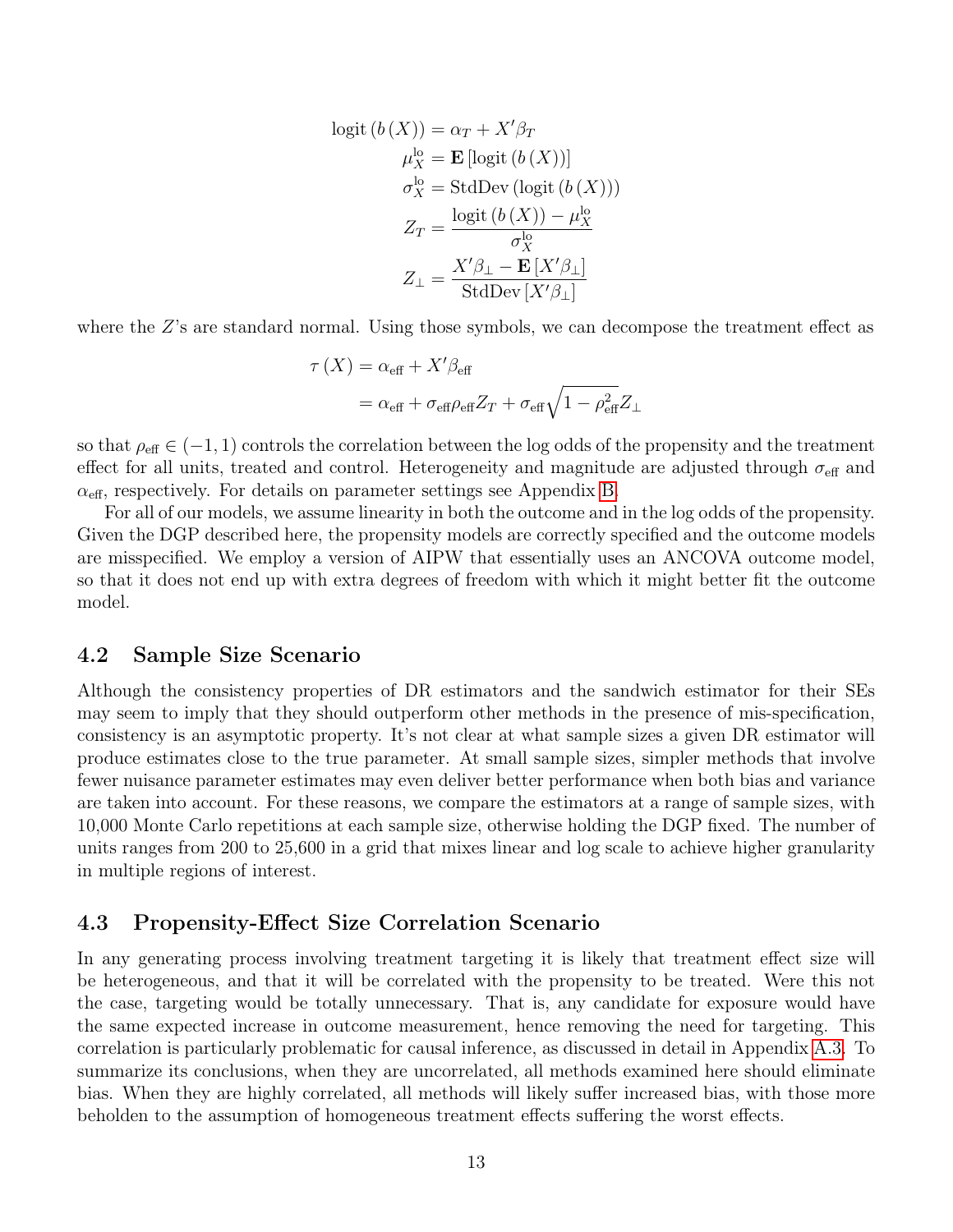In this scenario, we generate 5,000 units from the same model described in Section [4.1,](#page-10-0) varying  $\rho_{\text{eff}}$ . It should be noted that this directly correlates the CONDITIONAL AVERAGE TREATMENT EFFECT (CATE:  $\mathbf{E}[Y(1) - Y(0) | X]$ ) and the propensity to be treated, but cannot induce complete correlation between the CATE and the treatment assignment because treatment assignment is stochastic and probabilistic. We vary  $\alpha_{\text{eff}}$  along with  $\rho_{\text{eff}}$  in order to maintain a uniform ATT.

Again, we generate 10,000 Monte Carlo repetitions for each correlation value.

### 5 Simulation Results

In this section, we list the specific configurations of the estimators tested in our simulations, discuss the metrics that are used for comparison, and review the results from the two scenarios.

### 5.1 Estimator Implementations

For our simulations, we assess several of the estimators discussed in Section [3.2,](#page-5-0) with a closer focus on the ANCOVA models due to their prevalence in applications within our area of interest. These estimators are DR augmented inverse propensity weighting and three ANCOVA based methods. We further outline the specific configuration chosen for each estimator.

Our AIPW estimator uses a logistic regression for its propensity model, and linear regression with a treatment indicator for its outcome model (essentially ANCOVA). Generally AIPW would be implemented with separate treated and control outcome models, but we wanted to put it on equal footing with true ANCOVA models. We examine an unmatched ANCOVA and two flavors of matched ANCOVA models: PSM and CEM. No regularization is applied to the ANCOVA regression in any of these models, as doing so would bias the resulting estimate because it is extracted directly from the coefficient of the treatment indicator. For both matched ANCOVAs, we choose control units with replacement so that another treated unit may reuse them (by increasing their weighting in the ANCOVA) instead of being forced to clip a treated unit in the case where all of its valid matches have already been used in the matching process.

For PSM, we used an a elastic net penalized logistic regression for the propensity scores, with regularization strength chosen via cross-validation. We then paired three distinct control units to every treated unit, as our pool of control units was significantly larger than our pool of treated units, and we wanted to include as much data as possible in the ANCOVA stage while still preserving balance. Again, we do allow the same control unit to be paired to multiple treated units. Higher and lower ratios of treated-to-control matches were examined in experiments not included in this paper, but in the settings examined here none outperformed 3:1.

CEM's configuration is more complex, so we include three variants to demonstrate different performance regimes. The first coarsens each covariate to two levels, splitting on the median value of that covariate across all units, and matches one control unit to every treated unit with replacement. The second coarsens to three levels based on the quantiles of the covariates over the treated units, and also pairs one control to every treated unit with replacement. The third and final variant coarsens to two levels over the treated units' covariate distributions, and matches three distinct controls to every treated unit, again with replacement.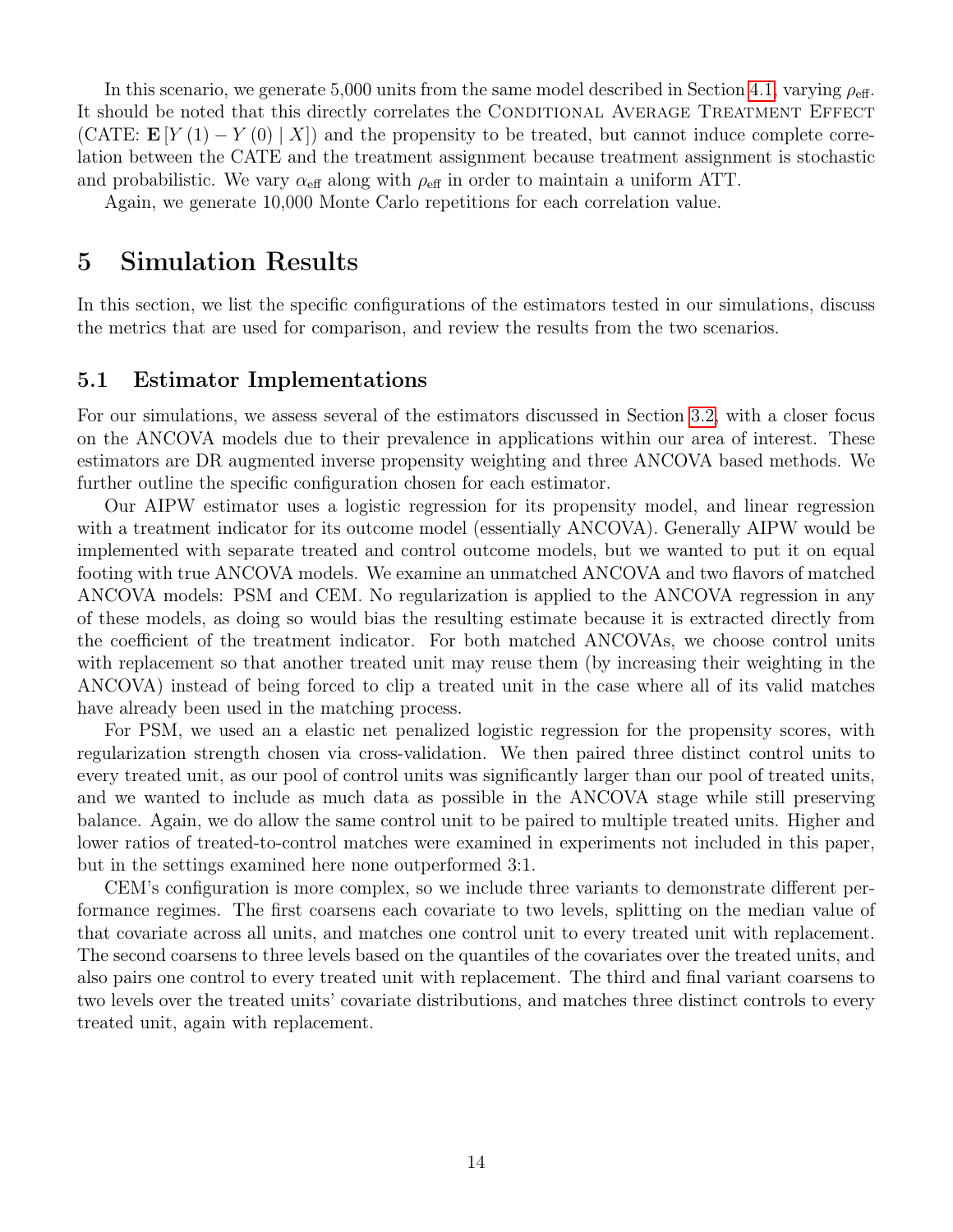| Estimator     | Matching       | Control/Treated | <b>Notes</b>               |
|---------------|----------------|-----------------|----------------------------|
|               | <b>Type</b>    | Match Ratio     |                            |
| PSM ANCOVA    | <b>PSM</b>     | 3/1             | Logistic model for         |
|               |                |                 | propensity with $L^2$      |
|               |                |                 | regularization             |
| CEM ANCOVA    | Quantile on    | 1/1             | 2 coarsening levels per    |
| $2A1-1$       | all units      |                 | covariate; split at        |
|               | (treated and   |                 | median of population       |
|               | control);      |                 | values                     |
|               | <b>CEM</b>     |                 |                            |
| CEM ANCOVA    | Quantile on    | 1/1             | 3 coarsening levels per    |
| $3T1-1$       | treated units; |                 | covariate; split at $33\%$ |
|               | <b>CEM</b>     |                 | and $66\%$ of treated      |
|               |                |                 | population values          |
| CEM ANCOVA    | Quantile on    | 3/1             | 2 coarsening levels per    |
| 2T3-1         | treated units; |                 | covariate; split at        |
|               | <b>CEM</b>     |                 | median of treated          |
|               |                |                 | population values          |
| <b>ANCOVA</b> | $\rm N/A$      | N/A             |                            |
| <b>AIPW</b>   | N/A            | N/A             | Logistic model for         |
|               |                |                 | propensity; linear         |
|               |                |                 | model with treatment       |
|               |                |                 | indicator for outcome      |

Table 1: Table of Estimators

### <span id="page-14-0"></span>5.2 Evaluation Metrics

In comparing the performance of the estimators described in Section [3.2,](#page-5-0) we focus on three metrics: bias, root mean squared error (RMSE), and confidence interval coverage. The bias of an estimator with respect to its estimand is the difference between the expected value of the estimator and the true value of its estimand. Bias elimination is the raison d'etre for causal methods, and is the primary differentiator between causal methods and non-causal methods like simple difference of means. We must therefore confirm that any viable estimator does indeed yield unbiased (technically, consistent) results under adverse conditions, when presented with enough data.

Confidence interval coverage is the probability that the confidence interval includes the true treatment effect,

$$
P_{\theta}(L(X) \leq \theta \leq U(X)),
$$

where  $\theta$  is the parameter for which the confidence interval is to be calculated, X denotes the observed data, and  $L(\cdot)$  and  $U(\cdot)$  are the upper and lower bound functions that define the confidence interval. Methods with actual coverage less than nominal coverage provide unrealistically precise estimates. A valid confidence interval methodology should hold regardless of the actual values involved:

$$
\min_{\theta \in \Theta} P_{\theta} \left( L \left( X \right) \le \theta \le U \left( X \right) \right) \ge 1 - \alpha.
$$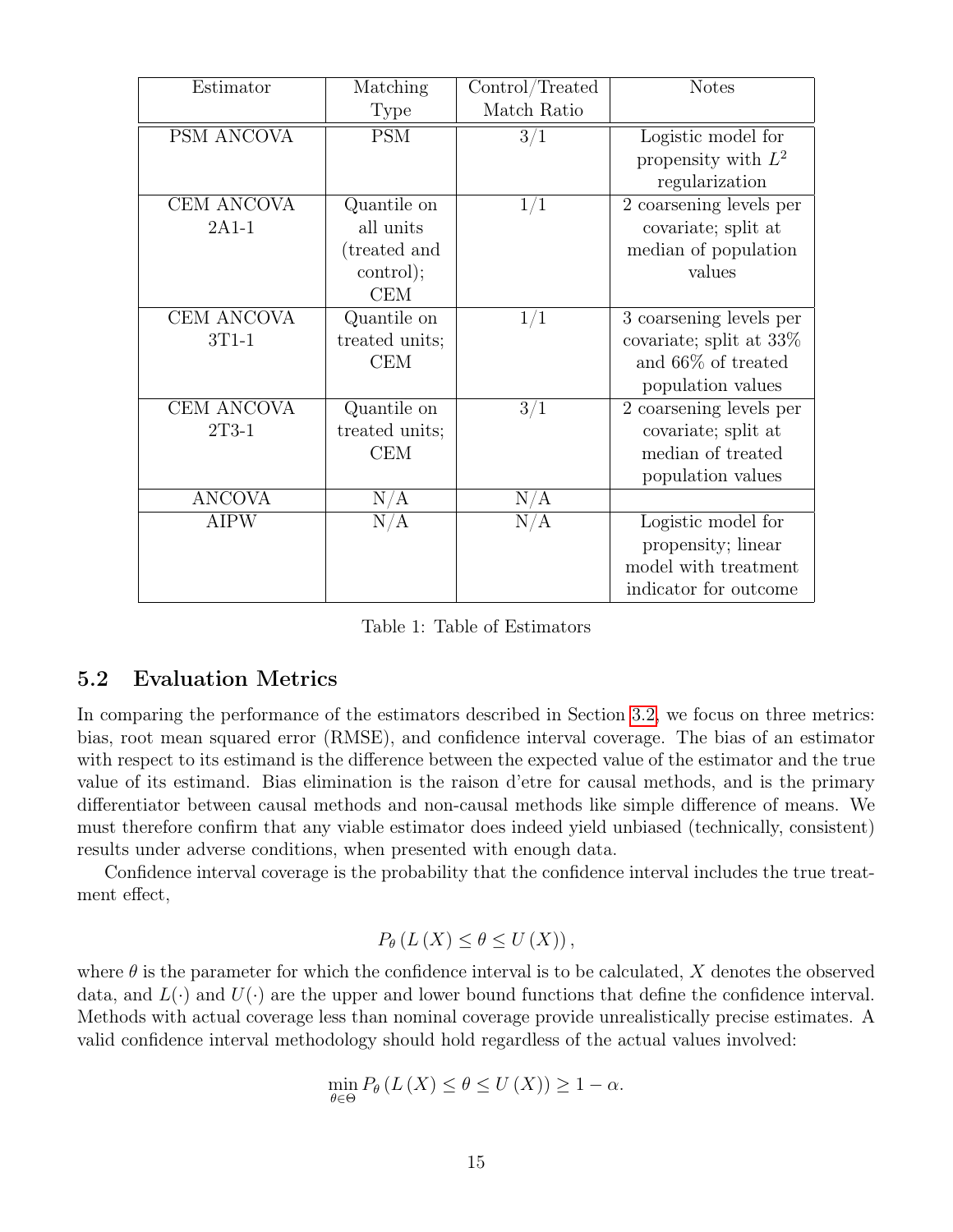That is to say, we require that the worst-case coverage level still exceeds  $1 - \alpha$ . Subject to the valid coverage requirement, we want the narrowest interval possible. In our analyses, we use the normal approximation to calculate the confidence interval. That is to say, we estimate the point estimate  $\theta(X)$  and the standard error estimate  $\hat{s}(X)$ , yielding the CI

$$
L(X) = \hat{\theta}(X) + z_{\alpha/2}\hat{s}(X)
$$
  
 
$$
U(X) = \hat{\theta}(X) + z_{1-\alpha/2}\hat{s}(X).
$$

However, confidence interval coverage does not tell the full story. An unbiased estimator with accurate standard errors might still be inefficient, with standard errors much larger than an alternative estimation scheme. To fully evaluate an estimator we examine the root mean squared error (RMSE) of the model, as that simultaneously measures both bias and variance. The RMSE is defined (and decomposed) as follows:

RMSE = 
$$
\sqrt{\frac{1}{n_{\text{MC}}} \sum_{i=1}^{n_{\text{MC}}} (\hat{\theta}_{[i]} - \theta_0)^2}
$$

$$
= \sqrt{(\hat{\theta} - \theta_0)^2 + \frac{1}{n_{\text{MC}}} \sum_{i=1}^{n_{\text{MC}}} (\hat{\theta}_{[i]} - \hat{\theta})^2}
$$

$$
= \sqrt{\text{Bias}^2 + \text{Variance}}
$$

where  $\hat{\theta}_{[i]}$  is the parameter estimate from the *i*<sup>th</sup> Monte Carlo iteration, and  $\theta_0$  is the true parameter value.

In all scenarios, for each configuration, we generate  $n_{MC} = 10,000$  datasets and average these metrics over them. We calculate ground truth by averaging the ATT (calculated from the pre-noise potential outcomes) over all of the datasets.

### 5.3 Results with Varying Sample Size

Convergence of an estimator is usually compared to the rate of  $\sqrt{n}$ , so here we present the bias (not scaled by ground truth) and RMSE multiplied by that factor in our visualizations, in addition to scaled by ground truth) and KWSE interactive bias without the  $\sqrt{n}$  multiplier.

In Figures [2](#page-16-0) and [3,](#page-17-0) we observe that PSM ANCOVA and AIPW approach unbiasedness at a In Figures 2 and 3, we observe that I SM ANCOVA and AII W approach unbiasedness at a<br>rate exceeding the expected  $\sqrt{n}$ . This is particularly significant because the treatment assignment probability is correlated with not only the control potential outcome, but also with the heterogeneous CATE, making for a very difficult inference problem. AIPW and PSM ANCOVA both succeed in essentially eliminating selection bias when provided with a sufficiently large sample.

On the other hand, Unmatched ANCOVA and the CEM ANCOVAs immediately demonstrate their inability to handle the difficulties of the scenario. The crude matching and lack thereof, fail to eliminate the imbalance even though the number of covariates is relatively low. In Figure [2](#page-16-0) we observe that they converge to biased estimates ranging from 5% to 25% for CEM and approximately 15% for unmatched. Note also the tradeoff between CEM configurations of sample size required for stabilization and the extent to which the bias can be reduced. The "2A1-1" variant quantiles on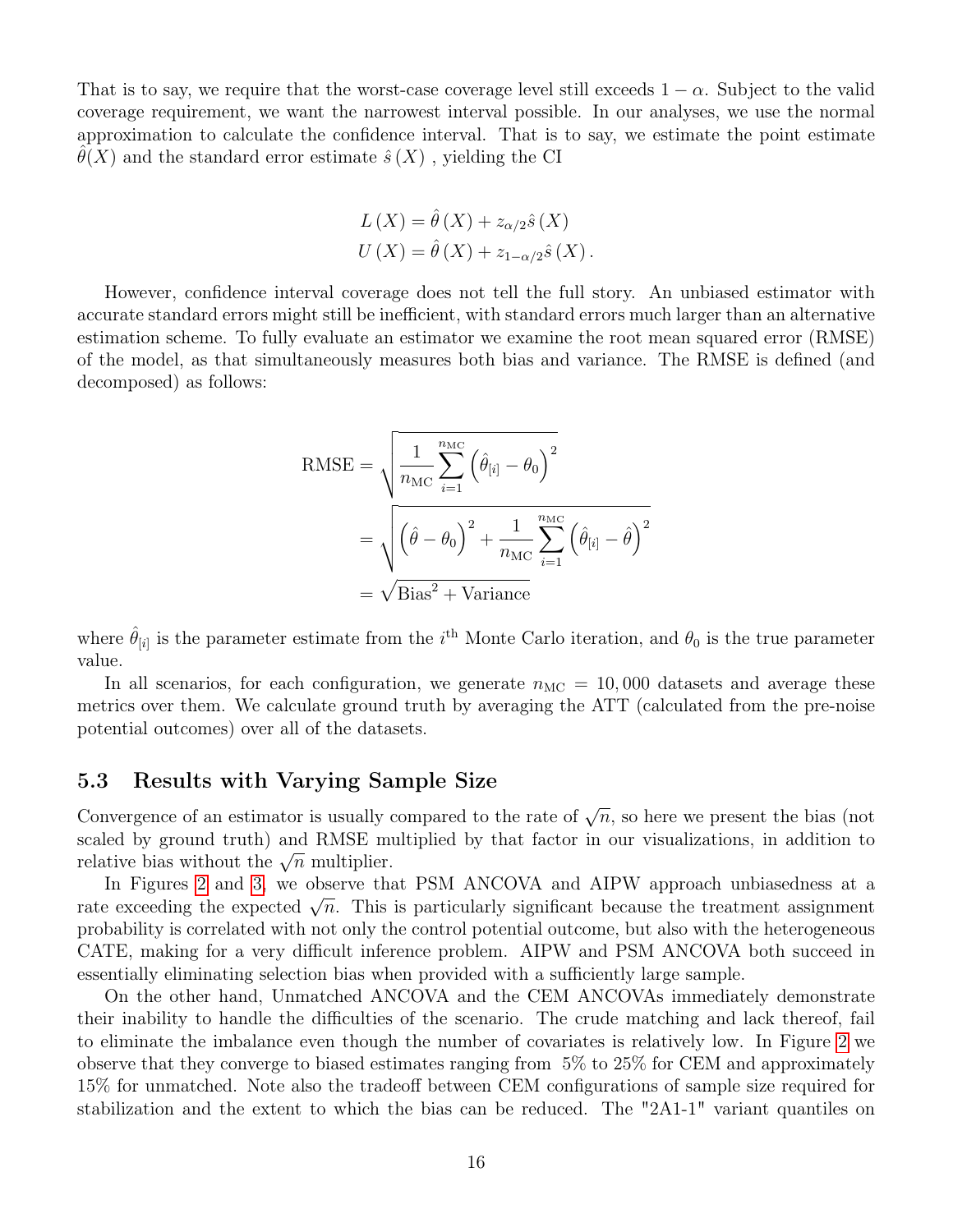the entire population, which appears to be an inefficient to achieving balance for an ATT estimate, so performs even worse than ANCOVA without any matching at all due to the reduction in the number of data points available without any significant improvement to balance. This is likely due to the vast majority of treated units falling into the same few coarsening "buckets," resulting in control units whose covariates may be in the same range as those of the treated units, but likely have very different distributions. The "2T3-1" quantiles on the target population's covariate distributions and thus does a much better job of balancing than the first configuration, as evidenced by the improved bias reduction. The "3T1-1" configuration performs best of all of the CEM variants in bias reduction because the finer grained matching allows for significantly better balancing. For the latter two configurations, we note that even their unsatisfactory level of bias reduction requires a sizeable sample to be achieved. This is due to the difficulty in assembling a sufficiently sized control group to match the treated group.



<span id="page-16-0"></span>Figure 2: Estimator relative bias  $\left(\frac{\text{bias}}{\text{ground truth ATT}}\right)$  over sample size. PSM and AIPW are able to remove essentially all bias. CEM and unmatched converge to estimates off by  $\sim 45\%$  and  $\sim 30\%$ , respectively.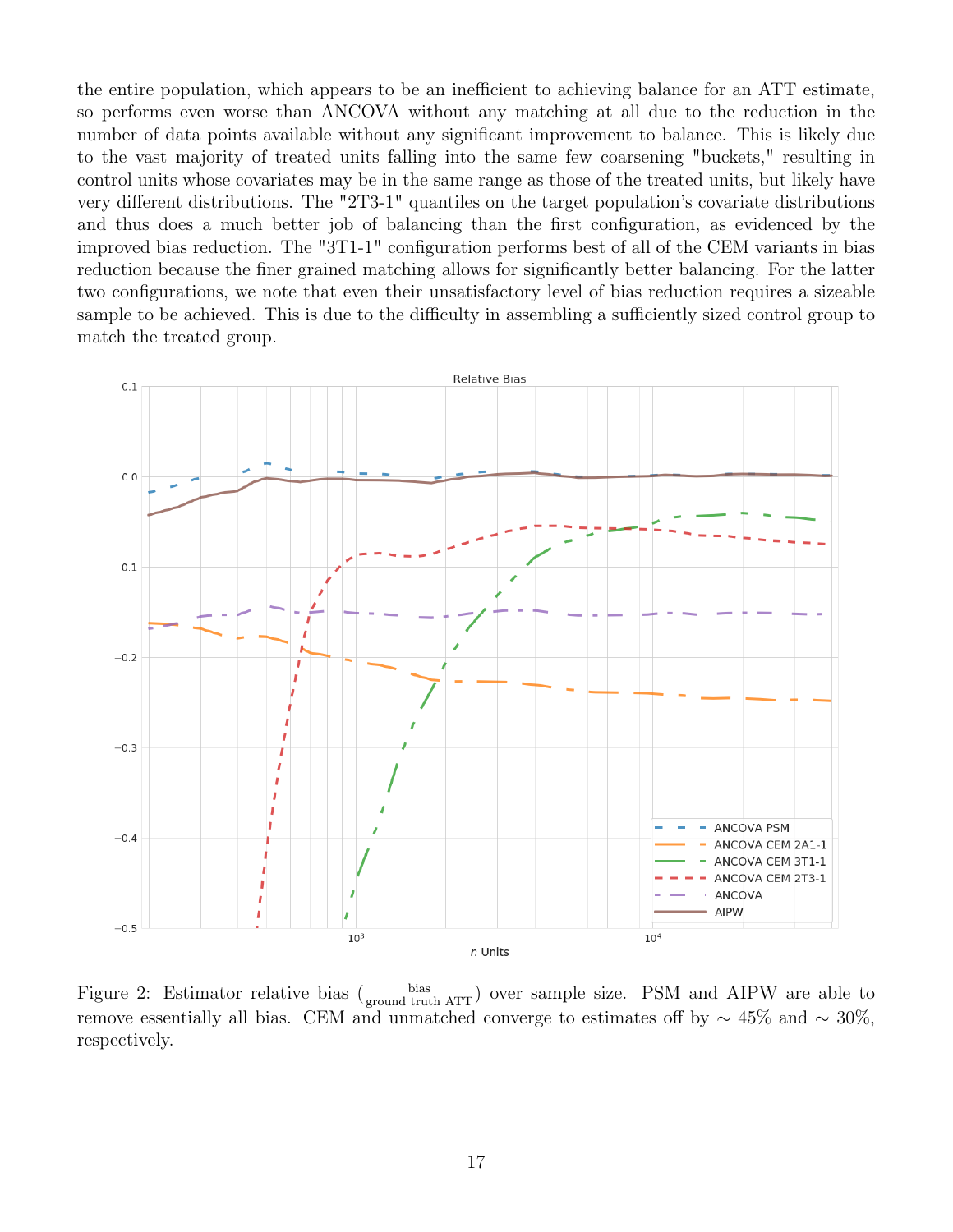

<span id="page-17-0"></span>Figure 3: Estimator bias (not scaled by the ground truth effect) times the square root of sample size in the estimation of ATT. CEM and unmatched ANCOVA's scaled bias diverges.

Figure [4](#page-18-0) shows coverage rates for 80% confidence intervals for each method, so good coverage levels should approach 0.8 as the sample size increases. We note that coverage for unmatched ANCOVA and the CEM ANCOVAs plummet as the sample size grows. This is due to the fact that as the sample size increases, the confidence intervals shrinks around the still biased point estimates, resulting in poorer coverage, as shown in Figure [3.](#page-17-0)

The difference in asymptotic coverage between AIPW methods and PSM ANCOVA is smaller, but still clearly apparent. AIPW maintains coverage levels above the nominal level, due to the sandwich SE estimator capturing all of its uncertainty. It achieves statistical validity at very low sample sizes in these simulations, and uniformly dominates in that metric. The matched PSM ANCOVA falls below the nominal coverage rates, in spite of the use of robust standard errors for the ANCOVA models. This is because they fail to take into account the uncertainty involved in the matching process, and therefore underestimate their standard errors, resulting in undercoverage. Without heteroskedasticity robust SEs, the ANCOVA estimators would suffer even greater undercoverage.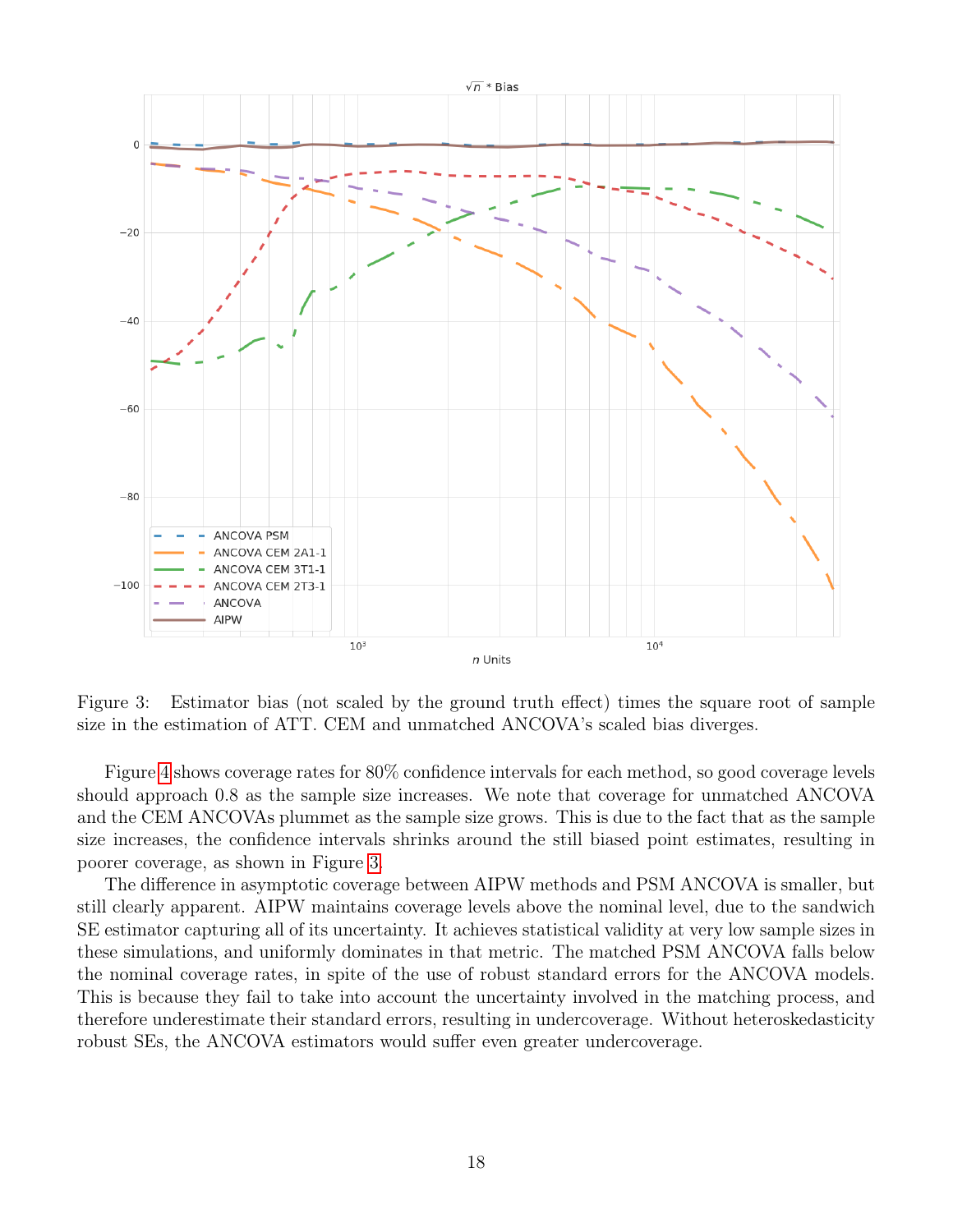

<span id="page-18-0"></span>Figure 4: Confidence interval coverage using robust, model standard errors over sample size. AIPW maintains nominal coverage at all samples sizes. PSM fails to do so, though it does not plunge in the way CEM and unmatched ANCOVA do. Target: 80%.

The RMSE of the estimators (Figure [5\)](#page-19-0) further reinforces the takeaways from the first three plots: unmatched and CEM ANCOVA fail to adequately debias their estimates. The exact matching of CEM is very sensitive to configuration and requires enormous amounts of data before achieving its maximal debiasing. Additionally, it often underperforms even unmatched ANCOVA because it eliminates too much of the data (increasing variance) while still failing to adequately balance (preserving or even enhancing bias). The initial decrease in the scaled RMSE of the CEM ANCOVA variants is due to a decrease in variance as sample size grows, but soon that narrowing leads to a concentration of the estimates near the biased value, and a blow up for scaled RMSE.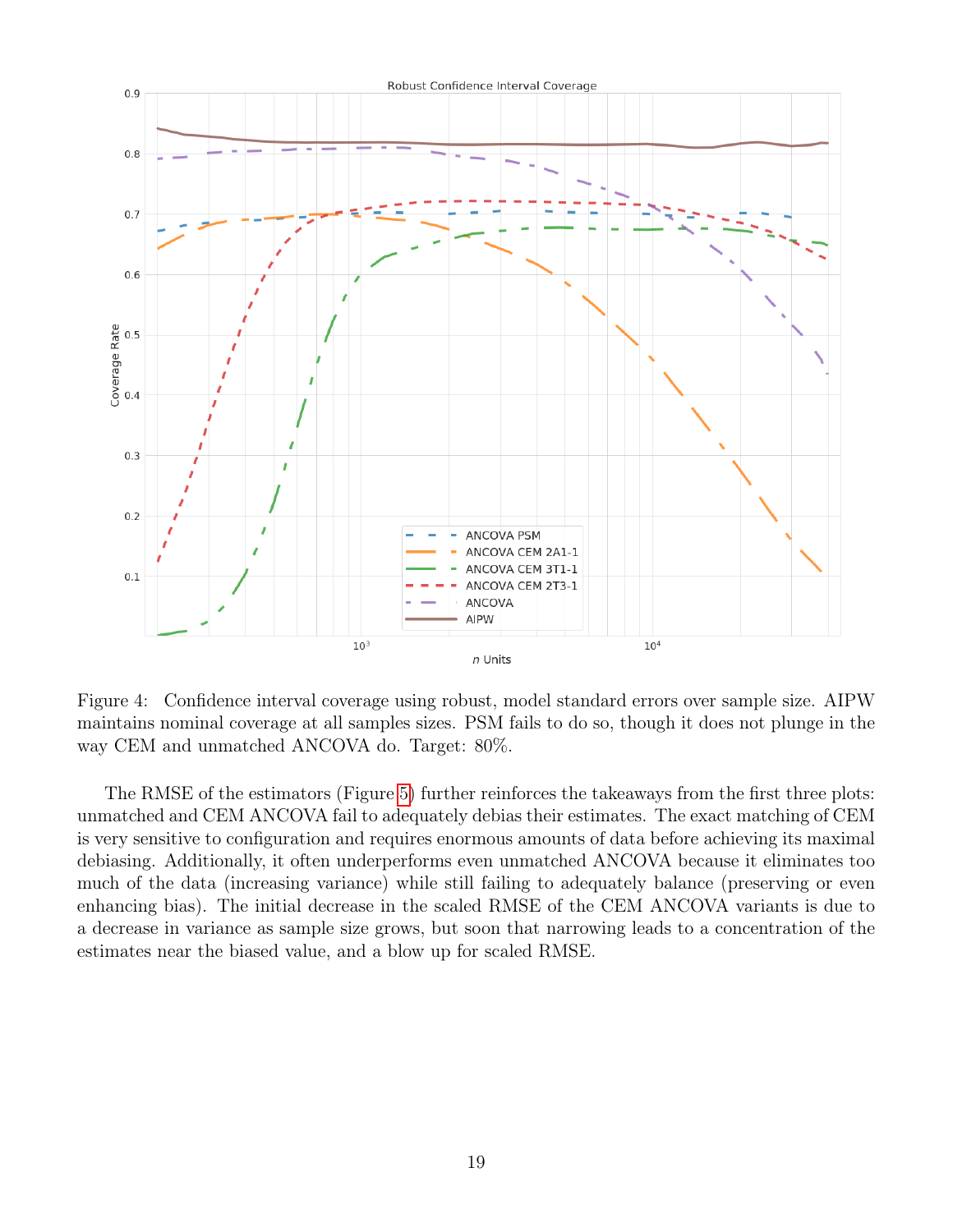

<span id="page-19-0"></span>Figure 5: RMSE times the square root of sample size over sample size. Scaled RMSE of CEM and unmatched ANCOVA diverges.

### 5.4 Results with Varying Propensity-Effect Size Correlation

In a real world setting, CATE is often heterogeneous and correlated with the propensity to be treated. For instance, an individual's online behavior will affect both their likelihood of being exposed to an advertisement, and the effect that such an ad exposure has on their behavior. A first time YouTube user is much more likely to remember the first video ad to which they were exposed than a long-time user is their ten-thousandth ad exposure. To show the effect of this correlation on the methods examined here, we vary it across a wide range of values, as described in Section [4.3,](#page-12-0) holding sample size fixed at 5,000. We include only the 2A1-1 CEM variant in this section because the other two are still dominated by their variance at sample sizes of 5,000, as can be seen in Figure [5.](#page-19-0) It is, however, a poor configuration relative to the other two presented here, with its relative bias never dropping below 15% as sample size increases.

In Figure [6,](#page-21-0) we observe that as expected, all methods result in essentially unbiased results when the treatment assignment propensity and the CATE are uncorrelated. Bias tends to grow with the magnitude of the correlation, and in its opposing direction. As in the sample size simulations, CEM ANCOVA and unmatched ANCOVA are uniformly dominated by the other methods in terms of bias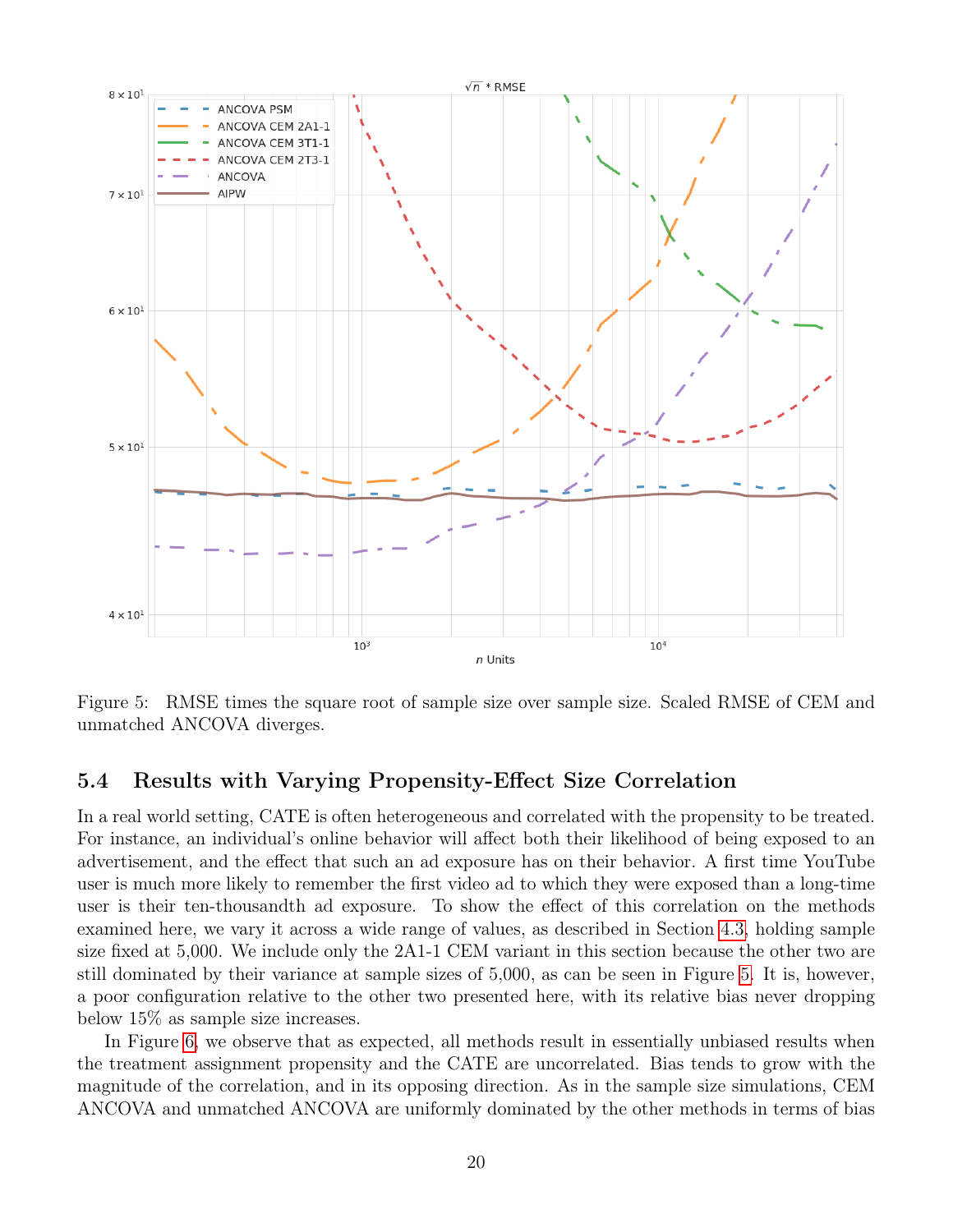reduction. AIPW demonstrates slightly inferior performance to PSM ANCOVA.

In the simulations presented here, CEM underperforms unmatched ANCOVA, but that is a function of the CEM configuration and the low sample size. At higher sample sizes with better configurations, (for instance, the other two presented in the previous simulation scenario) CEM will tend to dominate unmatched ANCOVA, however the sample size necessary for that to occur will explode as the number of dimensions, granularity of the coarsening, and separation of the treated and control groups increases. Here we focus only on CEMs performance as the correlation parameter varies, recognizing that its relative performance with respect to unmatched ANCOVA is an artifact. The main relevant takeaway is that the bias reduction of both of these methods is highly dependent on the correlation. They both succeed at eliminating bias in their treatment effect estimation when the correlation is 0, and fail elsewhere.

As discussed in Section [4,](#page-10-1) the generating propensity models are linear in the log odds space meaning that the propensity models for PSM ANCOVA and AIPW are correctly specified, so it stands to reason that they would perform well. While there are a number of simple modifications to the generating outcome models that could spoil the success of the PSM ANCOVA model, the balance induced by effective propensity matching goes a long way towards eliminating bias. Likewise, AIPW's correctly specified propensity model ensures significant bias reduction.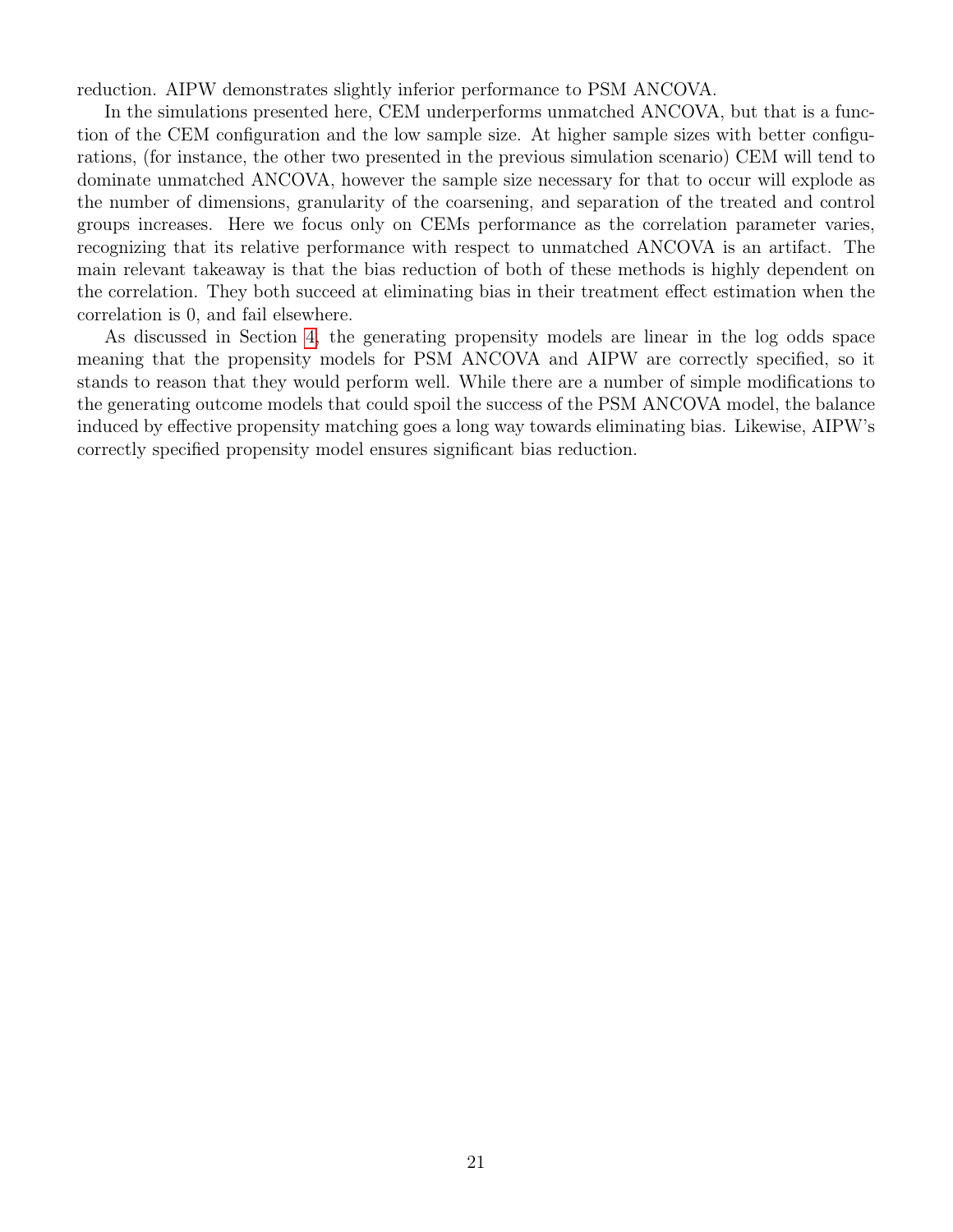

<span id="page-21-0"></span>Figure 6: Estimator relative bias  $\left(\frac{\text{bias}}{\text{ground truth ATT}}\right)$  by propensity-effect size correlation. CEM and unmatched ANCOVA demonstrate high sensitivity to this correlation.

Although PSM ANCOVA succeeds in debiasing its estimates, it still fails to reach nominal coverage levels, whereas AIPW achieve full coverage, regardless of propensity-effect size correlation, as demonstrated in Figure [7.](#page-22-0) The misspecification in this generating scenario was chosen because between propensity misspecification and outcome misspecification, outcome misspecification is more favorable for PSM ANCOVA. That is, propensity matching should still eliminate the bias, and robust standard errors can be applied to the misspecified outcome model. However, it still fails to achieve the desired performance, thereby emphasizing the necessity of including the matching uncertainty in the overall standard error estimate in order to provide statistically valid confidence intervals.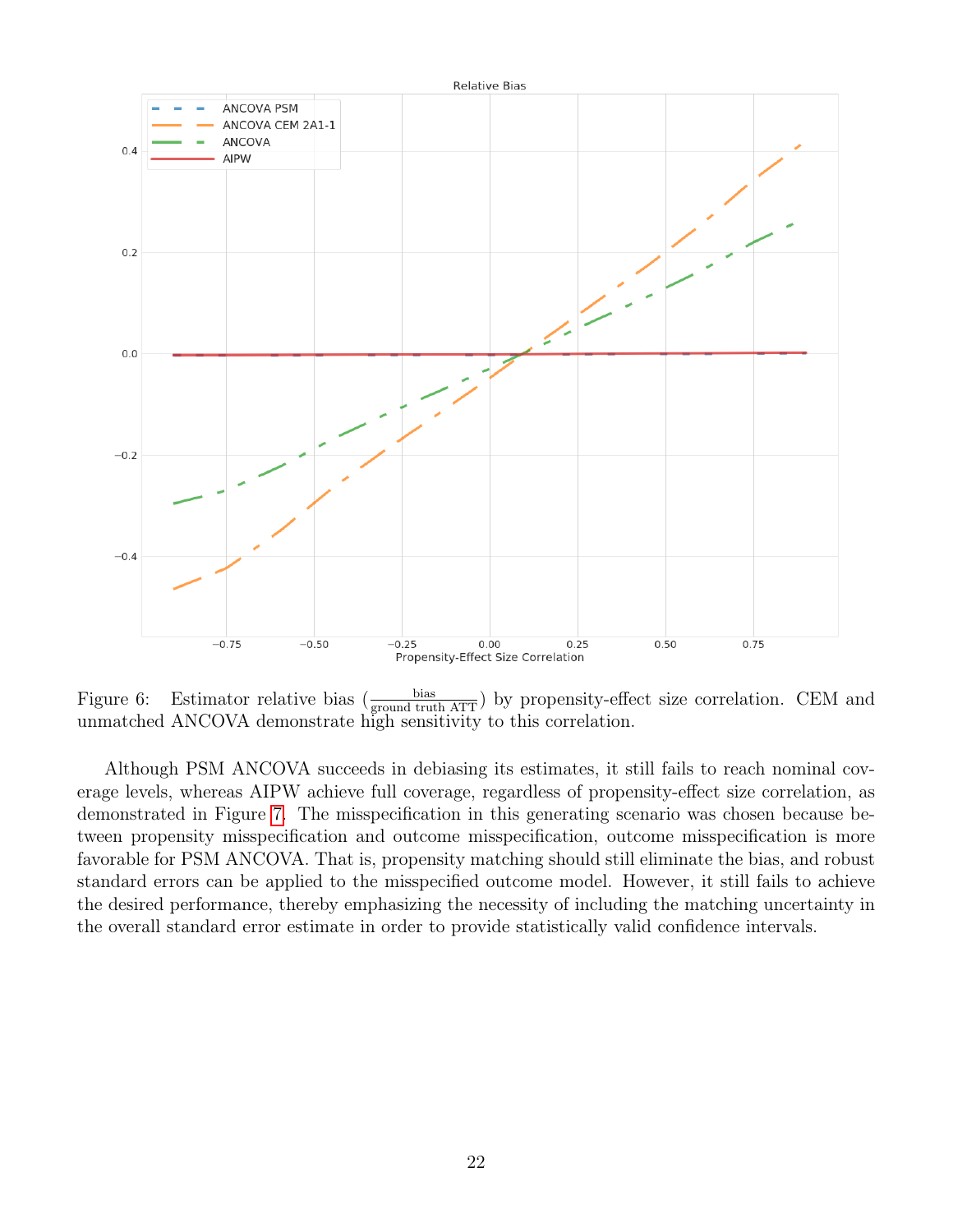

<span id="page-22-0"></span>Figure 7: Confidence interval coverage using robust model standard errors by propensity-effect size correlation. Target: 80%.

Again, CEM and unmatched ANCOVA fail to consistently achieve valid coverage, largely due to the bias of their point estimates. When propensity and effect size are uncorrelated, unmatched ANCOVA actually achieves the nominal coverage level. The fact that the unscaled RMSE of CEM and unmatched ANCOVA dips below that of AIPW and PSM ANCOVA when correlation is near 0 in Figure [8,](#page-23-0) when all four methods have bias near 0, indicates that the variance of the former two methods is lower than that of the latter. This drives home the point that ANCOVA models will very quickly concentrate around their expected value, regardless of whether they're correctly specified or not.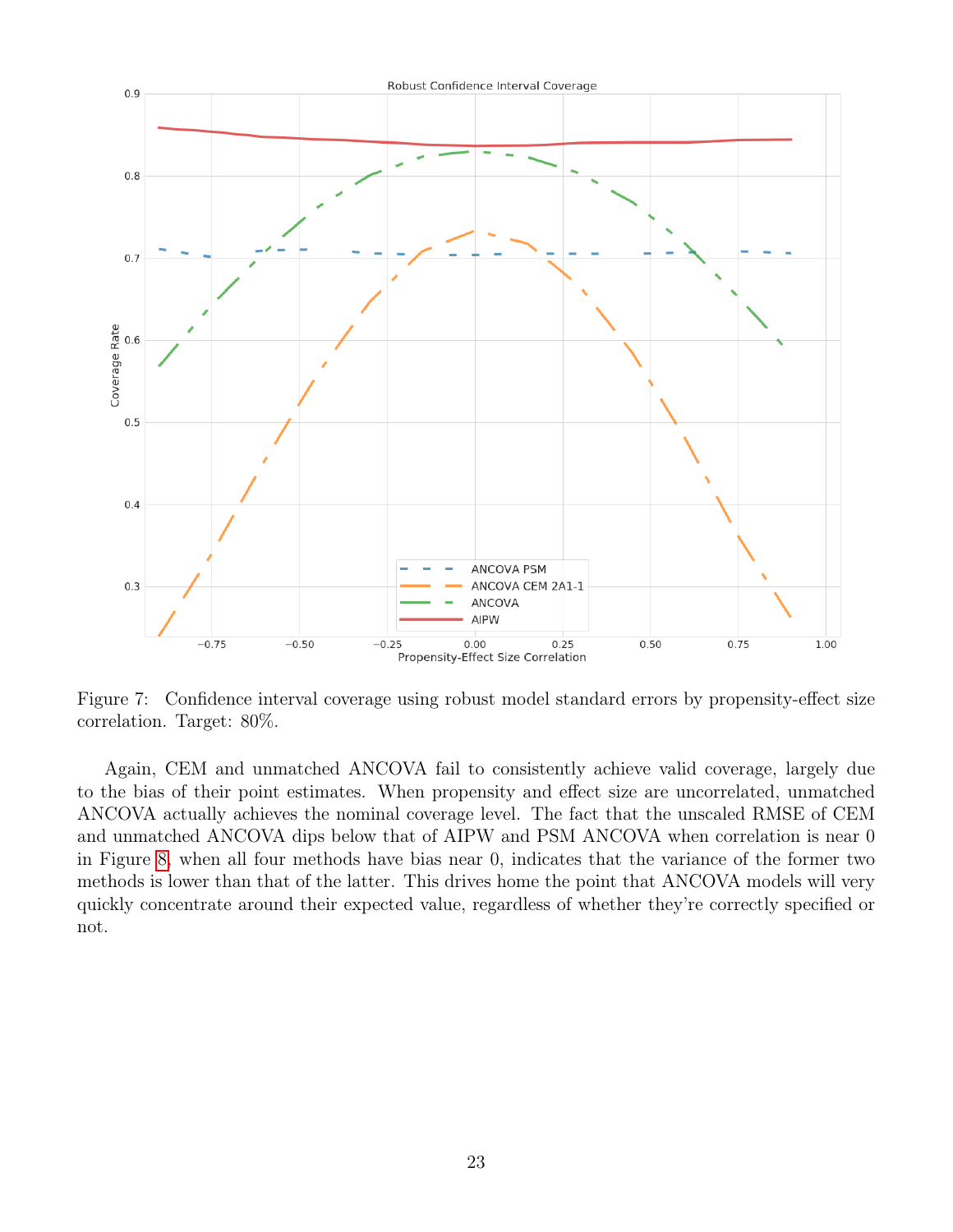

<span id="page-23-0"></span>Figure 8: RMSE by propensity-effect size correlation.

# 6 Conclusion

In this paper, we compared the performance of a set of commonly used causal estimators in two illustrative simulation scenarios. We examined the robustness of these estimators in both point estimation and uncertainty quantification. Robust uncertainty quantification is particularly important when the point estimates can be small relative to the noise, making distinguishing statistically significant results from statistically insignificant results challenging.

We introduce DR estimators which remain consistent if either their propensity model or outcome model is correctly specified. However, this advantage is limited when overly restrictive parametric models are employed, as they will all tend to have some degree of misspecification in most real-life problems. The promise of a consistent estimate can be achieved by using more flexible semi-parametric or non-parametric propensity and outcome models.

While adequately specified DR point estimators are consistent, naive implementations of their standard error estimators are not robust to model misspecification. This can lead to erroneous conclusions about the validity of the result. A main contribution of this paper is the introduction of a robust standard estimator, implemented for the AIPW method described in this paper and applicable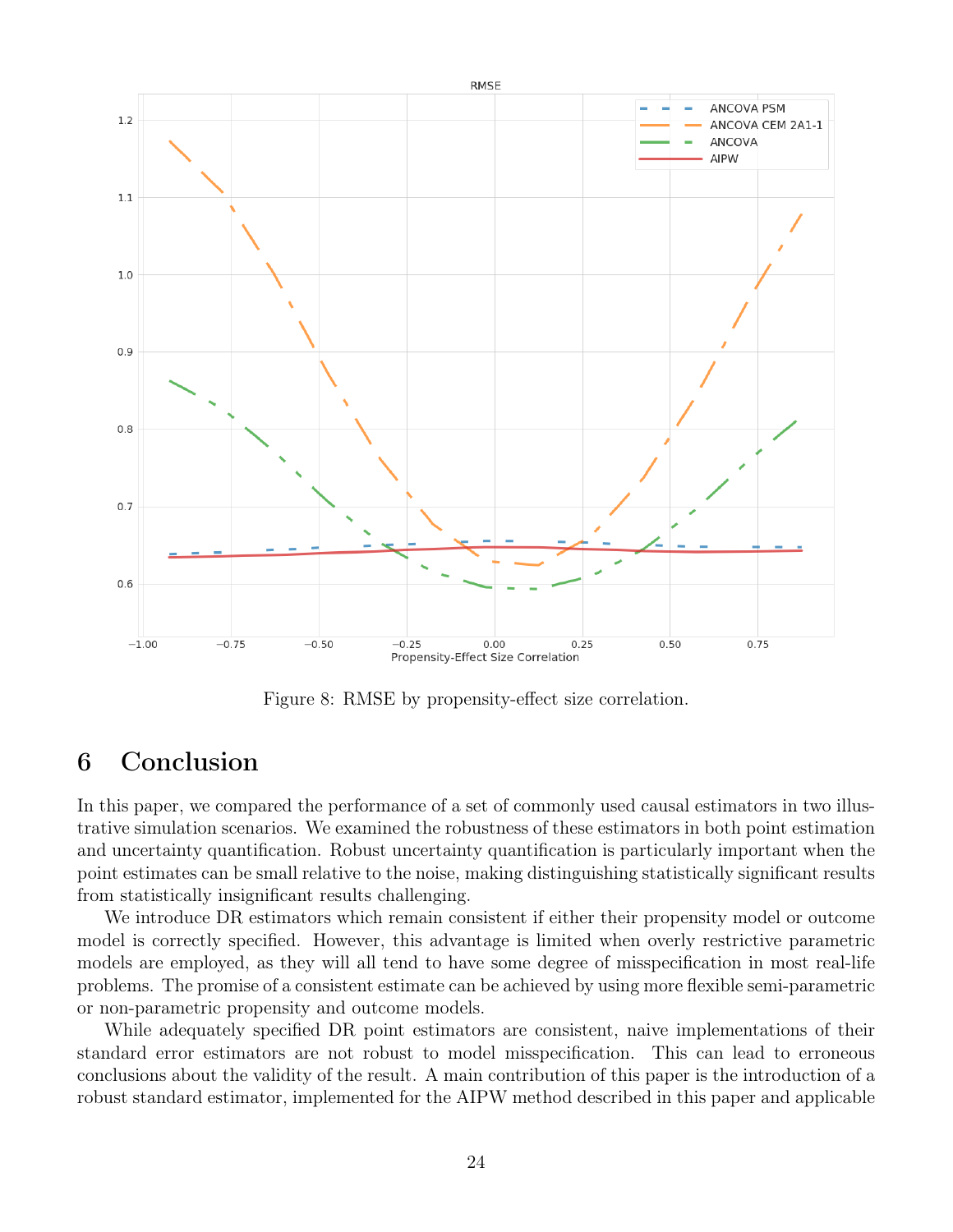to a wide range of parametric and semi-parametric models. Such a robust standard estimator is not available for matching methods, although robust standard errors can be obtained for the ANCOVA outcome models.

We first note that for DR methods to achieve un-biased point estimates and correct CI coverage, large sample sizes are generally required. For the simulation scenarios used in this paper, with a moderate number of covariates and signal to noise ratio, adequate sample size requirements were observed to be in the thousands of observations. For many real-life problems where the noise-to-signal ratio could be high and the effect size-propensity correlation severe, many observations may be required before the estimates stabilize. Unfortunately, it is not possible for us to estimate the necessary sample size here because of the myriad other factors that affect sales lift estimation (eg. What the publisher considers to be an ad exposure and data vendor's sources and coverage). However, based on our experience with running real-life sales lift studies, we have required millions of observations before we start seeing consistency of results between the propensity based method and results from an experiment. See the discussion of the effect of sample size and volatility on confidence in randomized control trials in [\[17\]](#page-25-16) for details.

In all scenarios examined in this paper, CEM and unmatched ANCOVA demonstrated poor bias reduction and statistical validity in comparison to the other methods, concentrating around biased estimates. This bias is more pronounced as the propensity effect size correlation increases. PSM ANCOVA did a better job of achieving unbiased point estimates in the presence of such correlation, but fails to obtain adequate CI coverage, due to the unavailability of a robust standard error estimator. While robust standard errors for ANCOVA can be obtained, unmatched ANCOVA suffers from bias, due to correlation between propensity and effect size.

We performed, but did not include in this paper, experiments using the ESTIMATION WITHIN strata approach. The results were interesting and somewhat distinct from the CEM ANCOVA approach, but still failed to outperform the other methods (PSM ANCOVA and AIPW) in bias reduction or statistical validity. In a scenario in which both propensity and outcome are highly non-linear, with absurdly large sample sizes it's conceivable that the stratification approach (with ANOVA in the strata) might outperform a grossly misspecified AIPW estimator, but as long as the AIPW used sufficiently flexible submodels it would require a pathological data generating process.

# 7 Acknowledgements

We would like to thank many of our colleagues at Google for their comments and suggestions. In particular we acknowledge Jim Koehler and Yijia Feng for their crucial feedback and innumerable discussions.

# References

- <span id="page-24-1"></span>[1] Alberto Abadie and Guido W Imbens. Large sample properties of matching estimators for average treatment effects. Econometrica, 74(1):235–267, 2006.
- <span id="page-24-0"></span>[2] Alberto Abadie and Guido W Imbens. Matching on the estimated propensity score. Economet $rica, 84(2):781-807, 2016.$
- <span id="page-24-2"></span>[3] Takeshi Amemiya. Advanced econometrics. Harvard university press, 1985.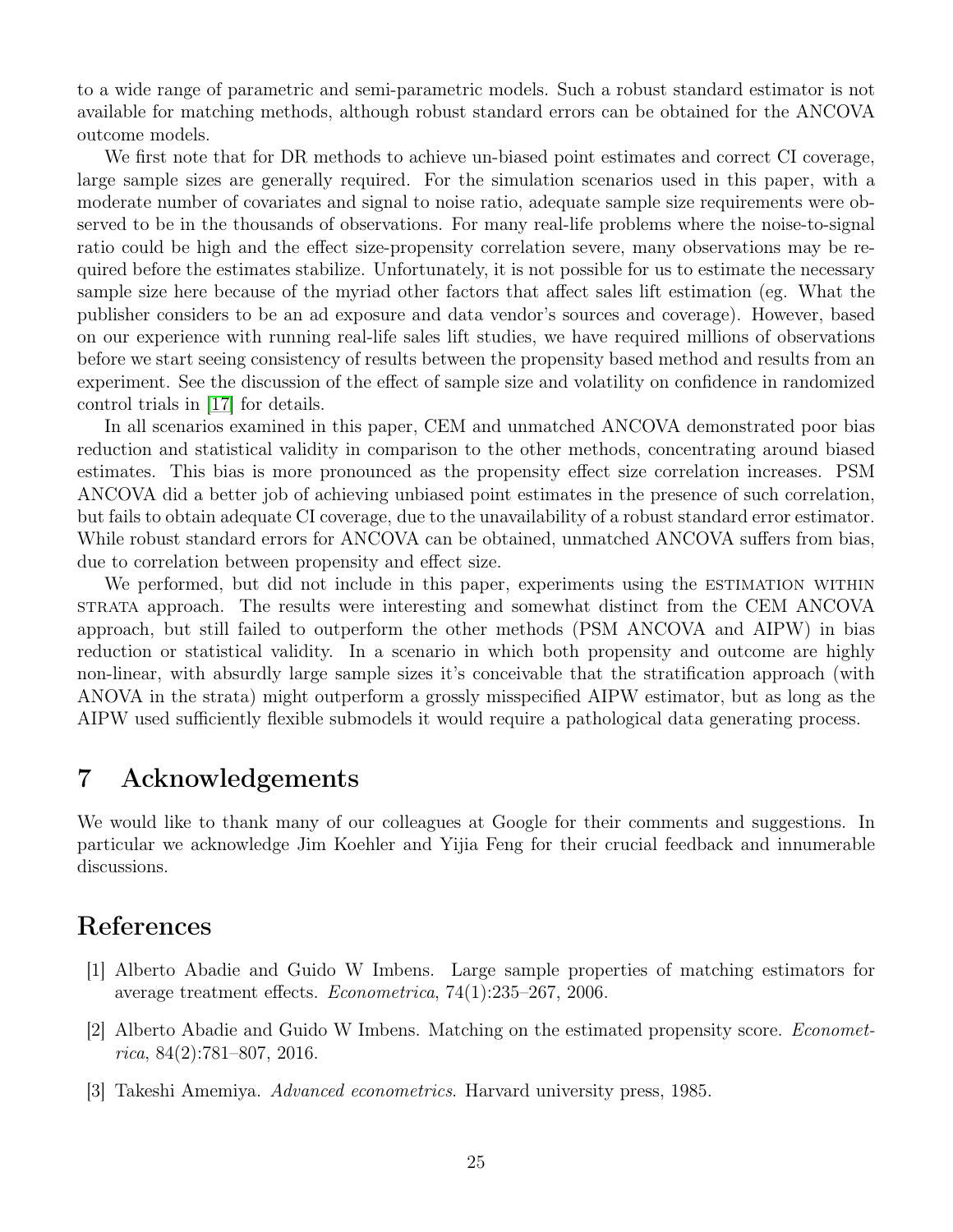- <span id="page-25-14"></span>[4] Joseph Antonelli, Matthew Cefalu, Nathan Palmer, and Denis Agniel. Doubly robust matching estimators for high dimensional confounding adjustment. Biometrics, 74(4):1171–1179, 2018.
- <span id="page-25-0"></span>[5] David Chan and Mike Perry. Challenges and opportunities in media mix modeling. Technical report, 2017.
- <span id="page-25-13"></span>[6] Victor Chernozhukov, Denis Chetverikov, Mert Demirer, Esther Duflo, Christian Hansen, Whitney Newey, and James Robins. Double/debiased machine learning for treatment and structural parameters, 2018.
- <span id="page-25-2"></span>[7] Xavier Drèze and François-Xavier Hussherr. Internet advertising: Is anybody watching? Journal of Interactive Marketing, 17(4):8–23, 2003.
- <span id="page-25-15"></span>[8] Ludwig Fahrmeir and Heinz Kaufmann. Consistency and asymptotic normality of the maximum likelihood estimator in generalized linear models. The Annals of Statistics, pages 342–368, 1985.
- <span id="page-25-7"></span>[9] Moritz Flubacher, George Sheldon, Adrian Müller, et al. Comparison of the economic performance between organic and conventional dairy farms in the swiss mountain region using matching and stochastic frontier analysis. J. Socio-Econ. Agric, 8:76–84, 2015.
- <span id="page-25-6"></span>[10] Kashmira Gander. Vegetarian, vegan diets linked to lower heart disease risk, but higher risk of stroke. Newsweek, 2019.
- <span id="page-25-12"></span>[11] Adam N Glynn and Kevin M Quinn. An introduction to the augmented inverse propensity weighted estimator. Political Analysis, 18(1):36–56, 2010.
- <span id="page-25-8"></span>[12] Jennifer Hill and Jerome P Reiter. Interval estimation for treatment effects using propensity score matching. Statistics in Medicine, 25(13):2230–2256, 2006.
- <span id="page-25-11"></span>[13] Daniel G Horvitz and Donovan J Thompson. A generalization of sampling without replacement from a finite universe. Journal of the American Statistical Association, 47(260):663–685, 1952.
- <span id="page-25-3"></span>[14] Guido W Imbens and Donald B Rubin. Causal inference in statistics, social, and biomedical sciences. Cambridge University Press, 2015.
- <span id="page-25-5"></span>[15] Gary King and Richard Nielsen. Why propensity scores should not be used for matching. Political Analysis, 2019 2019.
- <span id="page-25-9"></span>[16] Gary King, Richard Nielsen, Carter Coberley, James E Pope, and Aaron Wells. Comparative effectiveness of matching methods for causal inference. Unpublished manuscript, 15, 2011.
- <span id="page-25-16"></span>[17] Randall A Lewis and Justin M Rao. The unfavorable economics of measuring the returns to advertising. The Quarterly Journal of Economics, 130(4):1941–1973, 2015.
- <span id="page-25-1"></span>[18] Judea Pearl. Causality. Cambridge university press, 2009.
- <span id="page-25-4"></span>[19] Joseph L Schafer and Joseph Kang. Average causal effects from nonrandomized studies: a practical guide and simulated example. Psychological Methods, 13(4):279, 2008.
- <span id="page-25-10"></span>[20] Daniel O Scharfstein, Andrea Rotnitzky, and James M Robins. Adjusting for nonignorable dropout using semiparametric nonresponse models. Journal of the American Statistical Association, 94(448):1096–1120, 1999.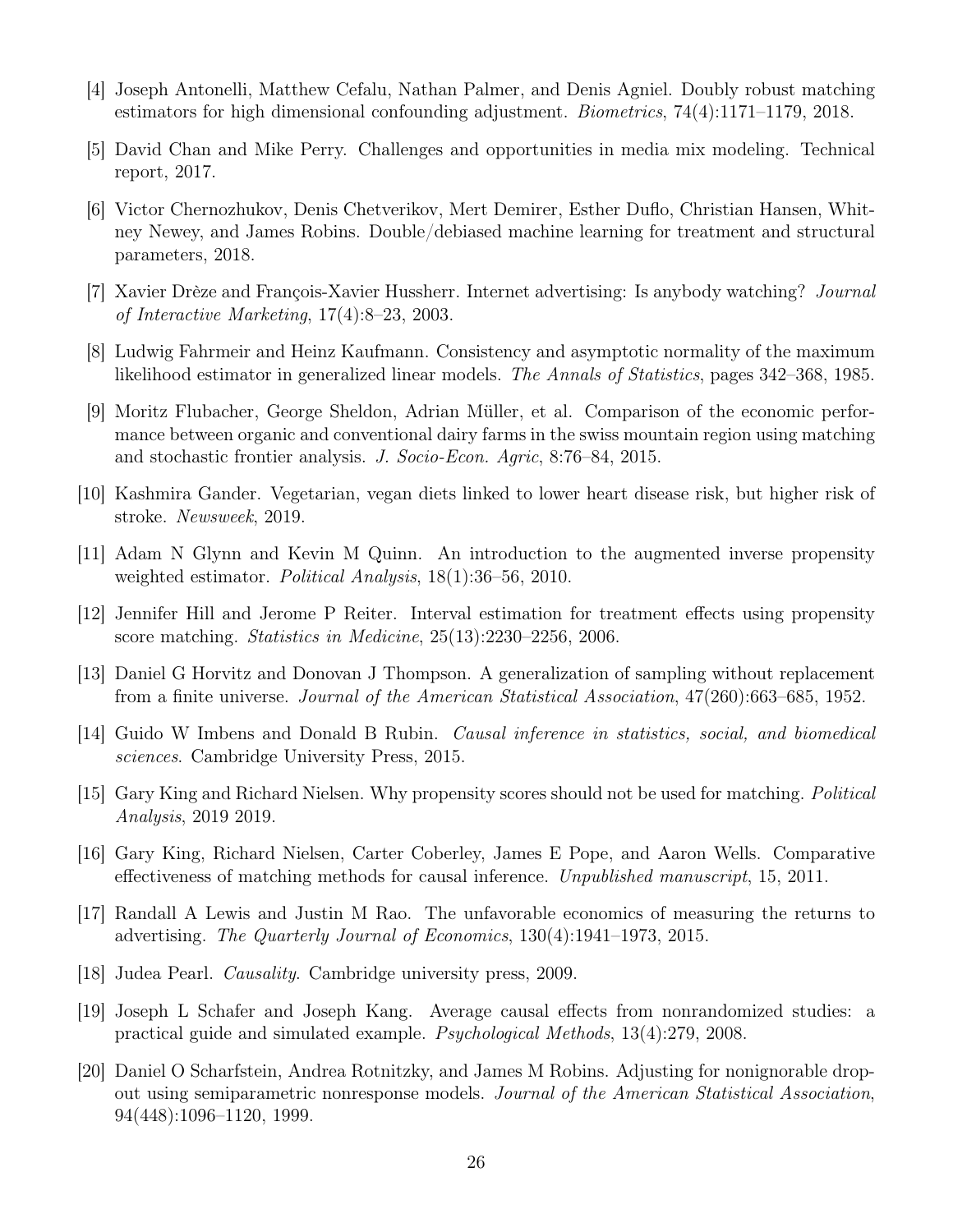- <span id="page-26-3"></span>[21] Andrew Sommerlad, Joshua Ruegger, Archana Singh-Manoux, Glyn Lewis, and Gill Livingston. Marriage and risk of dementia: systematic review and meta-analysis of observational studies. J Neurol Neurosurg Psychiatry, 89(3):231–238, 2018.
- <span id="page-26-0"></span>[22] Peter Spirtes. Introduction to causal inference. Journal of Machine Learning Research, 11(May):1643–1662, 2010.
- <span id="page-26-7"></span>[23] Leonard A Stefanski and Dennis D Boos. The calculus of m-estimation. The American Statisti $cian, 56(1):29-38, 2002.$
- <span id="page-26-1"></span>[24] Morgan Stephen and Winship Christopher. Counterfactuals and causal inference: Methods and principles for social research, 2007.
- <span id="page-26-2"></span>[25] Tammy YN Tong, Paul N Appleby, Kathryn E Bradbury, Aurora Perez-Cornago, Ruth C Travis, Robert Clarke, and Timothy J Key. Risks of ischaemic heart disease and stroke in meat eaters, fish eaters, and vegetarians over 18 years of follow-up: results from the prospective epic-oxford study. bmj, 366:l4897, 2019.
- <span id="page-26-5"></span>[26] Mark J Van der Laan and Sherri Rose. Targeted learning: causal inference for observational and experimental data. Springer Science & Business Media, 2011.
- <span id="page-26-4"></span>[27] Halbert White et al. A heteroskedasticity-consistent covariance matrix estimator and a direct test for heteroskedasticity. Econometrica, 48(4):817–838, 1980.
- <span id="page-26-6"></span>[28] Qingyuan Zhao and Daniel Percival. Entropy balancing is doubly robust. Journal of Causal Inference, 5(1), 2017.

### A Derivations

### <span id="page-26-8"></span>A.1 Sandwich Estimator for AIPW

### A.1.1 M-Estimators and a Toy Example

Use of the sandwich estimator for SE estimation requires only that the estimator can be represented as the solution to a system of equations of the form

$$
\sum_{i} \Psi\left(X_{i}, \alpha, \beta\right) = 0
$$

where  $\Psi$  is a possibly vector valued function of the individual observations  $X_i$ , the parameters being estimated  $\alpha$ , and possibly a set of auxiliary parameters  $\beta$ , and that  $\Psi$  is differentiable with respect to  $\alpha$  and  $\beta$ . In the canonical case, take  $\Psi$  to be the gradient of a log likelihood function with respect to the distribution parameters; then the MLE is an M-estimator. In such a case, if the likelihood was misspecified the sandwich estimator would give an accurate estimate of the SE for the parameters about their true mean, however that true mean might no longer correspond to the real estimand of interest. For example, if we are interested in estimating the mean of some data we believe to be normally distributed, we would set

$$
\alpha = \mu
$$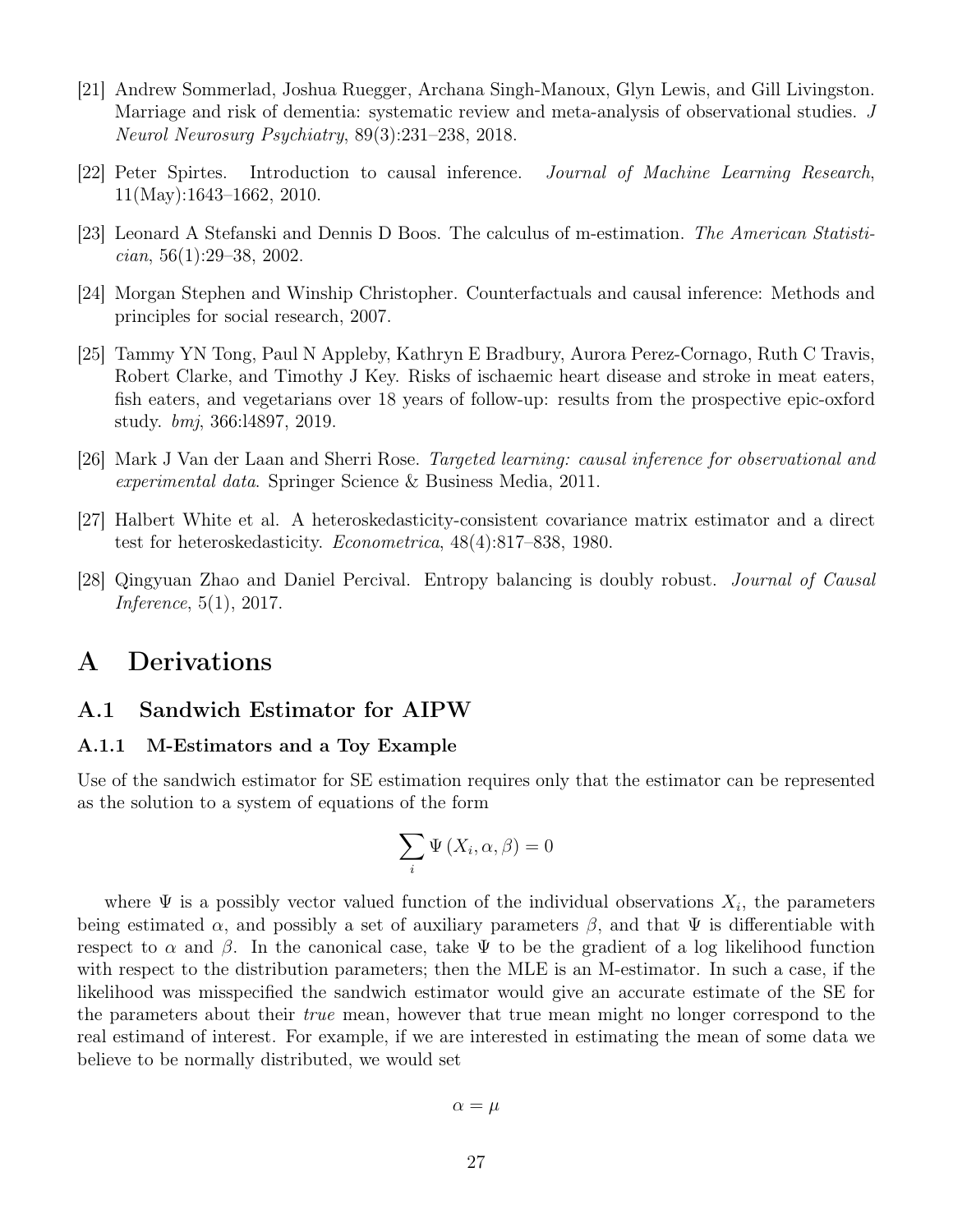$$
\beta = \sigma^2
$$

$$
\Psi\left(X,\mu,\sigma^2\right) = \begin{pmatrix} X - \mu \\ \left(X - \mu\right)^2 - \sigma^2 \end{pmatrix}.
$$

In the context of causal inference, this takes the form

$$
\sum_{i} \Psi\left(X_{i}, T_{i}, Y_{i}, \beta, \tau\right) = 0
$$

which allows for computation of the estimated covariance matrix for all of the parameter estimators, and therefore the SE of the treatment effect estimator.

#### A.1.2 For AIPW

Here we briefly demonstrate the framing of the AIPW estimator as an M-estimator, so that a robust sandwich estimator estimate for its SE can be derived. We begin demonstrating the framing of AIPW as an M-estimator, then give a cursory walkthrough of the application of the sandwich estimator.

First define the following loss functions

1.  $\ell_C$  is a (possibly penalized) classification loss function

(a) ex: 
$$
T \log (1 + e^{-X\beta}) + (1 - T) \log (1 + e^{X\beta}) + \lambda ||\beta||_2^2
$$

2.  $\ell_o$  is a (possibly penalized) outcome loss function

(a) ex for a continuous outcome:  $(Y - X\beta)^2 + \lambda ||\beta||_2^2$ 

Then our system of M equations takes the form

$$
\psi_t(X, T; \beta_C) = \nabla_{\beta_t} \ell_C(X, T; \beta_t)
$$

$$
\psi_1(X, T, Y; \beta_1) = T \nabla_{\beta_1} \ell_O(X, Y; \beta_1)
$$

$$
\psi_0(X, T, Y; \beta_1) = (1 - T) \nabla_{\beta_0} \ell_O(X, Y; \beta_0)
$$

$$
\psi_{\tau}(X, T, Y; \beta_t, \beta_0, \beta_1, \tau) = \frac{T}{b(X; \beta_t)} (Y - m(X; \beta_1)) - \frac{1 - T}{1 - b(X; \beta_t)} (Y - m(X; \beta_0)) + m(X; \beta_1) - m(X; \beta_0) - \tau(X; \beta_1) - m(X; \beta_0)
$$

The final  $\Psi$  is the concatenation of  $\psi_t$ ,  $\psi_0$ ,  $\psi_1$ , and  $\psi_\tau$  (the propensity, control outcome, treated outcome, and effect size loss function gradients), and  $\Gamma$  is the concatenation of  $\beta_t$ ,  $\beta_0$ ,  $\beta_1$ , and  $\tau$  (the parameters of the propensity, control outcome, and treated outcome functions and the effect size). Using the notation of [\[23\]](#page-26-7), define

$$
\hat{\Gamma} : \quad \sum_{i} \Psi \left( X_i, T_i, Y_i; \hat{\Gamma} \right) = 0
$$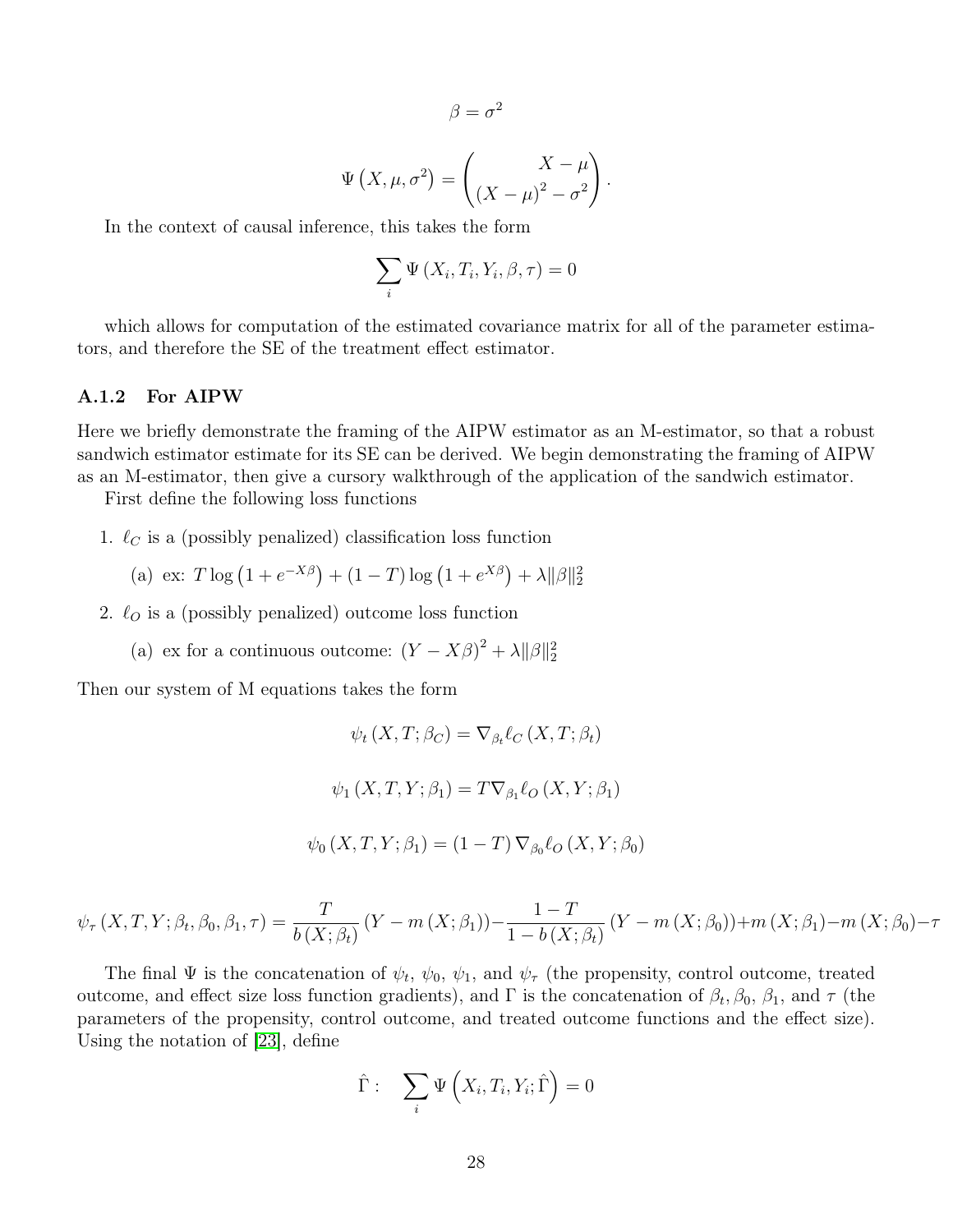$$
A_n = -\frac{1}{N} \sum_i \nabla_{\Gamma} \Psi \left( X_i, T_i, Y_i; \hat{\Gamma} \right)
$$

$$
B_n = \frac{1}{N} \sum_i \Psi \left( X_i, T_i, Y_i; \hat{\Gamma} \right) \Psi \left( X_i, T_i, Y_i; \hat{\Gamma} \right)^T
$$

$$
\Sigma_n = A_n^{-1} B_n A_n^{-1}
$$

Then the bottom right element of  $\Sigma_n$  is the sandwich variance estimate for  $\hat{\tau}$ .

### A.2 IPW Formal Derivations

For ATE estimates, both the treated and control means take the same form. We present the derivation for the treated side:

$$
\mathbf{E}\left[\frac{T \cdot Y}{b(X)}\right] = \mathbf{E}\left[\mathbf{E}\left[\frac{T \cdot Y}{b(X)} \mid X\right]\right]
$$

$$
= \mathbf{E}\left[\mathbf{E}\left[\frac{T \cdot Y(1)}{b(X)} \mid X\right]\right]
$$

$$
= \mathbf{E}\left[\frac{1}{b(X)} \cdot \mathbf{E}[T \mid X] \cdot \mathbf{E}[Y(1) \mid X]\right]
$$

$$
= \mathbf{E}\left[\frac{1}{b(X)} \cdot b(X) \cdot \mathbf{E}[Y(1) \mid X]\right]
$$

$$
= \mathbf{E}\left[\mathbf{E}[Y(1) \mid X]\right] = \mathbf{E}[Y(1)]
$$

Substituting  $1 - T$  for T and  $1 - b(X)$  for  $b(X)$ , we get

$$
\mathbf{E}\left[\frac{(1-T)\cdot Y}{1-b\left(X\right)}\right] = \mathbf{E}\left[Y\left(0\right)\right]
$$

via the same calculations. We can thus estimate ATE by

$$
\hat{\tau}_{\text{ATE}} = \frac{1}{N} \sum_{i=1}^{N} \frac{T_i \cdot Y_i}{\hat{b}(X_i)} - \frac{1}{N} \sum_{i=1}^{N} \frac{(1 - T_i) \cdot Y_i}{1 - \hat{b}(X_i)}
$$

Estimation of ATT is similar, however the groups means are not treated as symmetrically. First, consider the conditional treated mean estimator

$$
\hat{\mu}_{\text{Treated,ATT}} = \frac{\sum T_i \cdot Y_i}{\sum T_i}
$$

$$
\begin{aligned}\n\mathbf{E}[T \cdot Y] &= \mathbf{E}[T \cdot Y(1)] \\
&= \mathbf{E}[T \cdot Y(1) \mid T = 1] \cdot P(T = 1) \\
&+ \mathbf{E}[T \cdot Y(1) \mid T = 0] \cdot P(T = 0) \\
&= \mathbf{E}[T \cdot Y(1) \mid T = 1] \cdot P(T = 1) + \mathbf{E}[0 \mid T = 0] \\
&= \mathbf{E}[T \cdot Y(0) \mid T = 1] \cdot P(T = 1) + \mathbf{E}[T \cdot Y(0) \mid T = 0] \cdot P(T = 0) \\
&= \mathbf{E}[Y(0) \mid T = 1] \cdot P(T = 1) + 0 \\
&= \mathbf{E}[T] \\
&= \mathbf{E}[Y(0) \mid T = 1]\n\end{aligned}
$$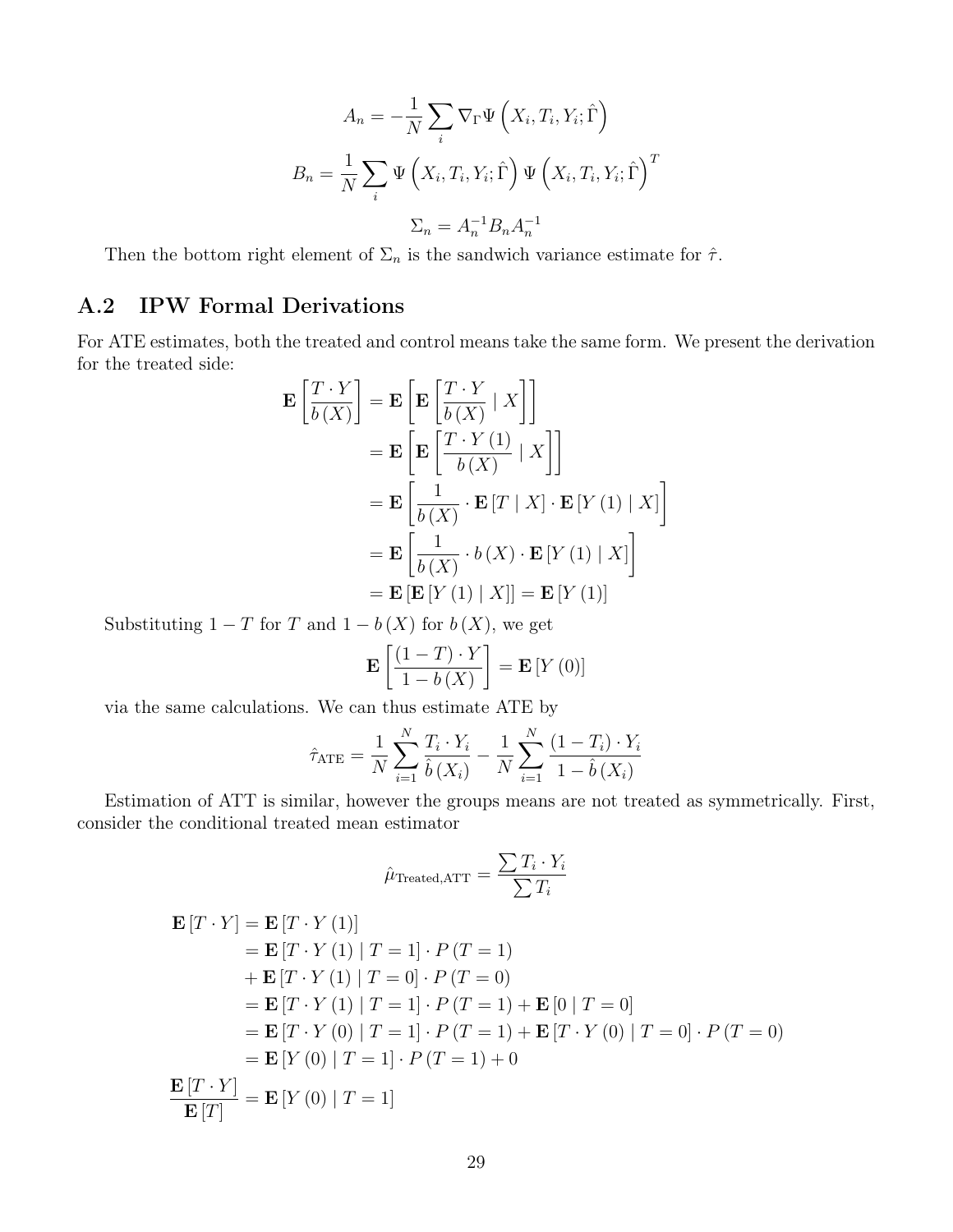The conditional control mean estimator

$$
O_{b,i} = \frac{\hat{b}(X_i)}{1 - \hat{b}(X_i)}
$$

$$
\hat{\mu}_{\text{Control,ATT,HT}} = \left(\frac{1}{N} \sum (1 - T_i) \cdot Y_i \cdot O_{b,i}\right) / \left(\frac{\sum \hat{b}(X_i)}{N}\right) = \frac{\sum (1 - T_i) \cdot Y_i \cdot O_{b,i}}{\sum \hat{b}(X_i)}
$$

arises from the following chain equalities:

$$
\mathbf{E}\left[(1-T)\cdot Y\cdot\frac{b(X)}{1-b(X)}\right] = \mathbf{E}\left[\mathbf{E}\left[Y\left(0\right) \mid X\right]\cdot b\left(X\right)\right]
$$
\n
$$
= \mathbf{E}\left[\mathbf{E}\left[Y\left(0\right) \mid X\right]\cdot\mathbf{E}\left[T \mid X\right]\right]
$$
\n
$$
= \mathbf{E}\left[\mathbf{E}\left[T\cdot Y\left(0\right) \mid X\right]\right]
$$
\n
$$
= \mathbf{E}\left[T\cdot Y\left(0\right)\right]
$$
\n
$$
= \mathbf{E}\left[T\cdot Y\left(0\right) \mid T=1\right]\cdot P\left(T=1\right) + \mathbf{E}\left[T\cdot Y\left(0\right) \mid T=0\right]\cdot P\left(T=0\right)
$$
\n
$$
= \mathbf{E}\left[Y\left(0\right) \mid T=1\right]\cdot P\left(T=1\right) + 0
$$

### <span id="page-29-0"></span>A.3 Propensity-Effect Size Correlation Rationale

Consider a linear baseline outcome with heterogeneous additive treatment effect

$$
y = \alpha + X'\beta + T\tau(X) + \epsilon.
$$

A sufficiently flexible estimator that correctly models the outcome, allowing for treatment effect heterogeneity, should be able to recover the ATE or ATT. If the treatment effect size is independent of the propensity, conditional upon the covariates, then even ANCOVA can recover the ATE (equivalent to the ATT), as demonstrated here:

$$
y = \alpha + X'\beta + T\tau(X) + \epsilon
$$
  
=  $\alpha + X'\beta + T\tau_0 + T(\tau(X) - \tau_0) + \epsilon$ 

where  $\tau_0 = \mathbf{E} [\tau(X)]$  over the population in the dataset. Taking the full error term to be

$$
\eta = T\left(\tau\left(X\right) - \tau_0\right) + \epsilon
$$

we demonstrate that the full error term is uncorrelated with the treatment assignment, using the following identity, derived in Section [A.3.2](#page-31-1) :

$$
Cov(T, \eta) = \mathbf{E}\left[b\left(X\right)\left(\tau\left(X\right) - \tau_0\right)\right]\left(1 - \mathbf{E}\left[b\left(X\right)\right]\right)
$$

Now if  $b(X) \perp \tau(X)$  then

$$
\mathbf{E}\left[b\left(X\right)\left(\tau\left(X\right)-\tau_0\right)\right]=\mathbf{E}\left[b\left(X\right)\right]\mathbf{E}\left[\tau\left(X\right)-\tau_0\right]=0
$$

hence,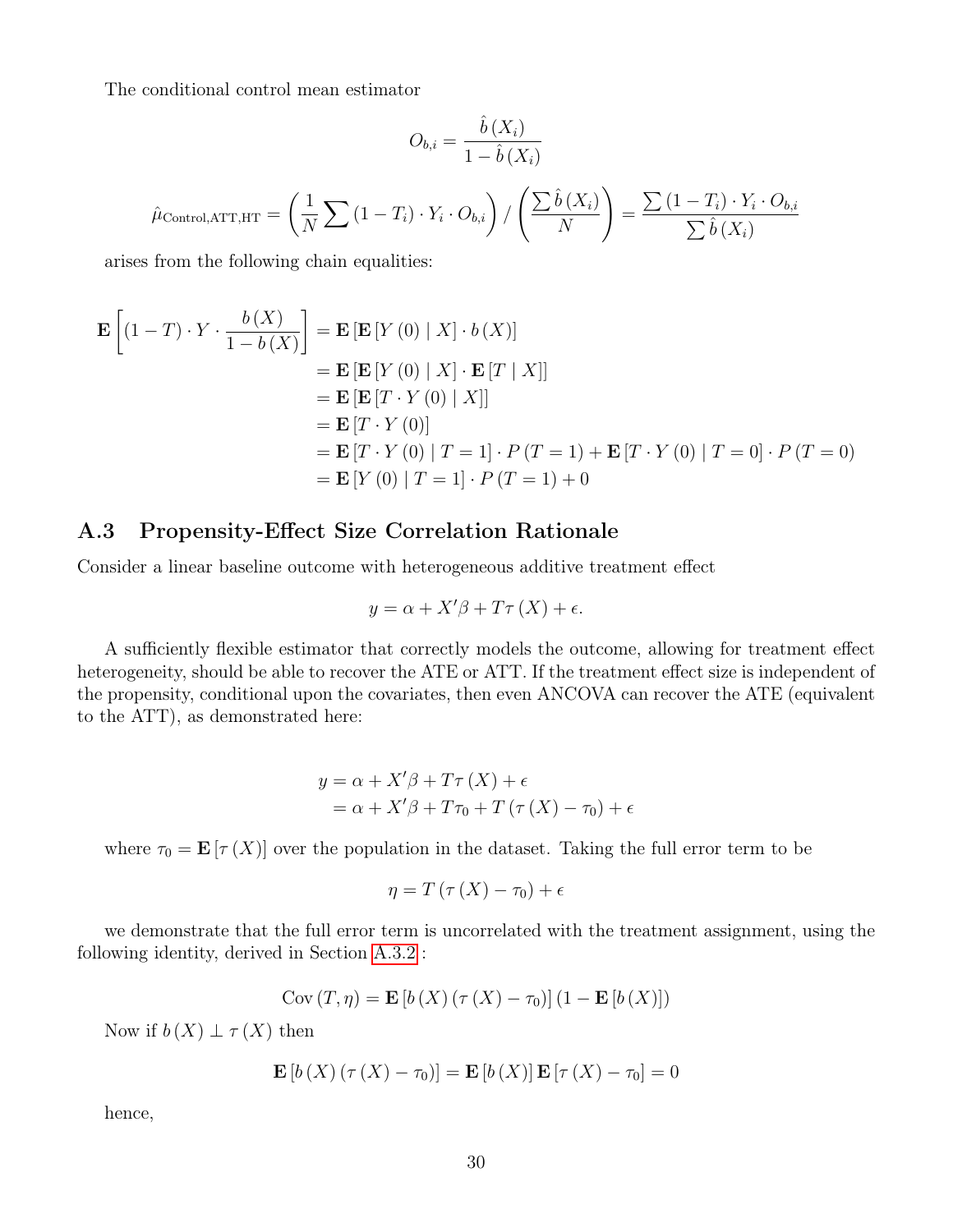#### $Cov(T, \eta) = 0$

A covariate's coefficient in a linear model is only biased when that covariate is correlated with the error term. Therefore, while we cannot trust the coefficients estimated for the covariates (returning to our standard use of the terminology), the treatment effect coefficient should be unbiased. To see this, take  $T(\tau(X) - \tau_0)$  to be the missing covariate (its coefficient being 1). If we consider a toy example in which there are only two covariates, both of which affect the control outcome, one of which affects the effect size, and the other of which affects the treatment propensity, we can draw the following causal DAG:



From this DAG we can use the backdoor criterion [\[18,](#page-25-1) ch. 3] to show that  $P(Y_{obs} | do(T))$  is identifiable, so the ATE is recoverable even if the CATE is not. For a further illustration of this unbiasedness from an omitted variable perspective, see Section [A.3.1.](#page-30-0)

#### <span id="page-30-0"></span>A.3.1 Omitted Variable Bias with Partial Correlations

Take  $u, \beta_u \in \mathbb{R}^{p_u}$  to be the set of unobserved covariates and their coefficients in our model,  $x_0, \beta_0 \in \mathbb{R}^{p_0}$ to be another set of covariates (and coefficients) in our model, and  $x_1, \beta_1 \in \mathbb{R}^{p_1}$  to be a final such set where the final set  $x_1$  is uncorrelated with the unobserved set u. Now assume the relationship between  $x_0$  and u is of the form

$$
u = A^T x_0 + \delta
$$

where

$$
\delta \sim N\left(0_u, \sigma_\delta^2 I_u\right)
$$

such that

$$
Cov(x_1, u) = 0
$$

Finally, define the outcome model

$$
y = x_0\beta_0 + x_1\beta_1 + u\beta_2 + \epsilon
$$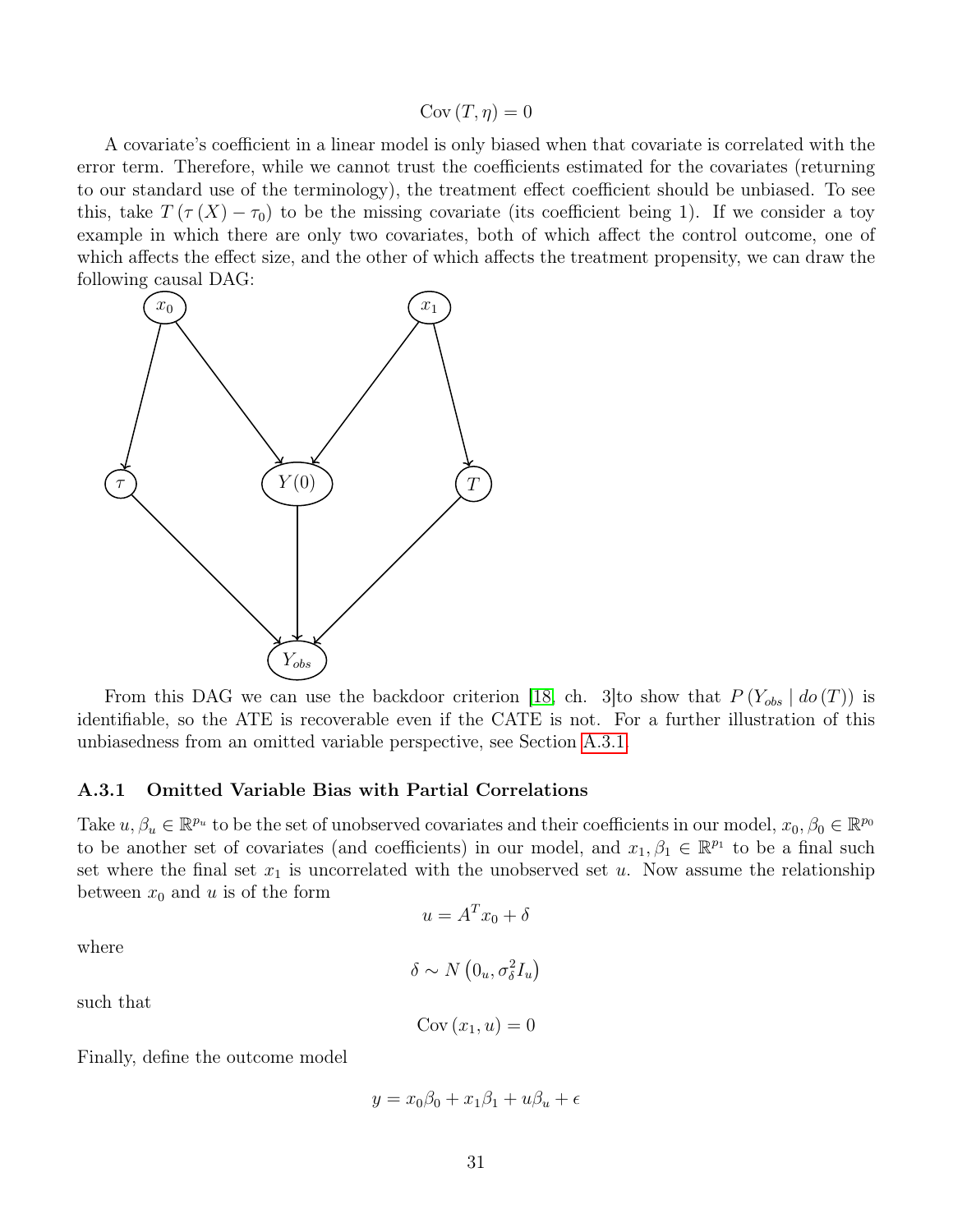with

$$
\epsilon \sim N\left(0, \sigma_{\epsilon}^{2}\right)
$$

Forcing everything into matrix form we have

$$
Y = X_0 \beta_0 + X_1 \beta_1 + U \beta_u + \epsilon
$$
  
=  $X_0 (\beta_0 + A \beta_u) + X_1 \beta_1 + (\delta \beta_u + \epsilon)$ 

Thus a regression of y on  $(x_0, x_1)$  should yield an unbiased estimate of  $\beta_1$  (though a biased estimate of  $\beta_0$ ).

#### <span id="page-31-1"></span>A.3.2 Treatment assignment and error term are uncorrelated in our DGP

$$
\begin{aligned} \text{Cov}(T,\eta) &= \mathbf{E} \left[ \mathbf{E} \left[ T\eta \mid X \right] \right] - \mathbf{E} \left[ \mathbf{E} \left[ T \mid X \right] \right] \mathbf{E} \left[ \mathbf{E} \left[ \eta \mid X \right] \right] \\ &= \mathbf{E} \left[ \mathbf{E} \left[ T^2 \left( \tau \left( X \right) - \tau_0 \right) \mid X \right] \right] - \mathbf{E} \left[ b \left( X \right) \right] \mathbf{E} \left[ \mathbf{E} \left[ T \left( \tau \left( X \right) - \tau_0 \right) \mid X \right] \right] \\ &= \mathbf{E} \left[ \mathbf{E} \left[ T \left( \tau \left( X \right) - \tau_0 \right) \mid X \right] \right] - \mathbf{E} \left[ b \left( X \right) \right] \mathbf{E} \left[ \mathbf{E} \left[ T \mid X \right] \left( \tau \left( X \right) - \tau_0 \right) \right] \\ &= \mathbf{E} \left[ b \left( X \right) \left( \tau \left( X \right) - \tau_0 \right) \right] \left( 1 - \mathbf{E} \left[ b \left( X \right) \right] \right) \end{aligned}
$$

$$
b(X) \perp \tau(X) \Rightarrow \mathbf{E}[b(X) (\tau(X) - \tau_0)] = 0
$$

# <span id="page-31-0"></span>B Parameter Values

- 1. Covariates
	- (a)  $\rho_X = 0.25$
	- (b)  $\sigma_X^2 = 0.25$
- 2. Treatment
	- (a)  $\alpha_T = -2.33$
	- (b)  $\beta_T = (0.0, 0.7, 0.55, 0.2, 0.0)$
- 3. Outcome
	- (a)  $\alpha_0 = 15.78$
	- (b)  $\beta_0 = (0.468, 0.223, 0.362, -0.516, -0.144)$
	- (c)  $\gamma_0 = (-0.1, 0.2, 0.24, -0.3, 0.15)$
	- (d)  $\sigma_{\text{noise}} = 2.0$
	- (e) Treatment Effect
		- i.  $\alpha_{\text{eff}} = -2.0$

A. Varies in propensity-effect size correlation grid to maintain constant ATT. ii.  $\beta_{\perp} = (1.48, -0.58, 1.28, -1.5, -1.08)$ iii.  $\rho_{\text{eff}} = 0.4$